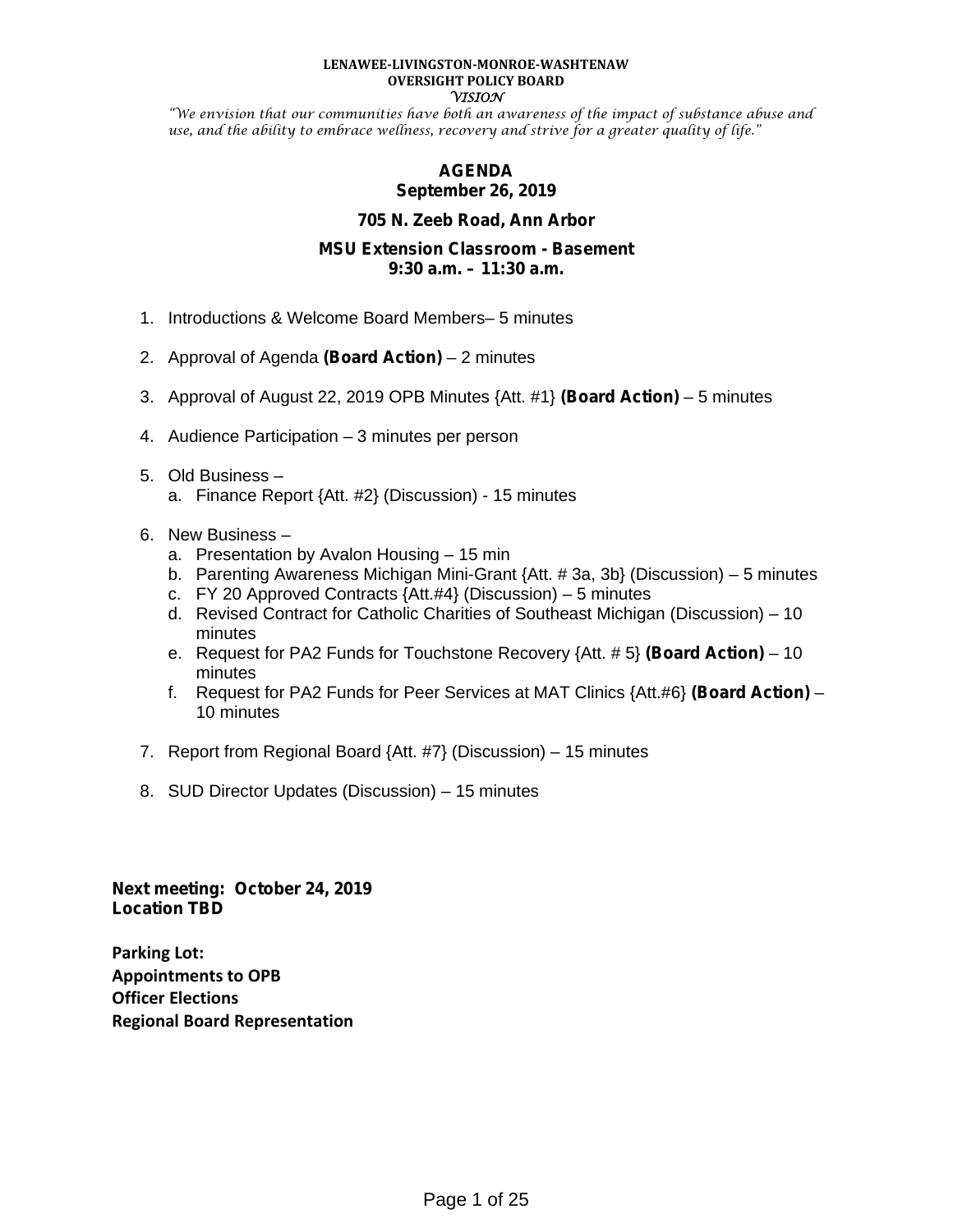# **LENAWEE-LIVINGSTON-MONROE-WASHTENAW OVERSIGHT POLICY BOARD August 22, 2019 meeting 705 N. Zeeb Road Ann Arbor, MI 48103**

- Members Present: Mark Cochran, Kim Comerzan, William Green, John Lapham, Dianne McCormick, David Oblak, Dave O'Dell, Tom Waldecker
- Members Absent: Charles Coleman, Amy Fullerton, Dave O'Dell, Ralph Tillotson, Monique Uzelac

Guests:

- Staff Present: Stephannie Weary, Suzanne Stolz, Nicole Adelman, Amy Johnston, Jane Goerge, Michelle Sucharski, Dana Darrow
- D. Oblak called the meeting to order at 9:32 a.m.
- 1. Introductions
- 2. Approval of the agenda

## **Motion by M. Cochran, supported by K. Comerzan, to approve the agenda Motion carried**

3. Approval of the June 27, 2019 Oversight Policy Board minutes

#### **Motion by J. Lapham, supported by R. Jefferson, to approve the June 27, 2019 Oversight Policy Board minutes Motion carried**

- 4. Audience Participation None
- 5. Old Business
	- a. Finance Report
		- S. Stolz presented. Discussion followed.
		- FY20 rates aren't available yet.
		- There is no plan to use PA2 for the current mental health deficit.
	- b. Monroe Coalition RFP Results
		- J. Goerge presented the proposal from the United Way Lenawee/Monroe, to sustain the Monroe Coalition.
		- M. Cochran and K. Comerzan, as members of the Monroe County Substance Abuse Coalition, abstained from the vote for this Board action.

**Motion by W. Green, supported by T. Waldecker, to approve PA2 Funding for Monroe County Substance Abuse Coalition (RFP#2019A) Motion carried**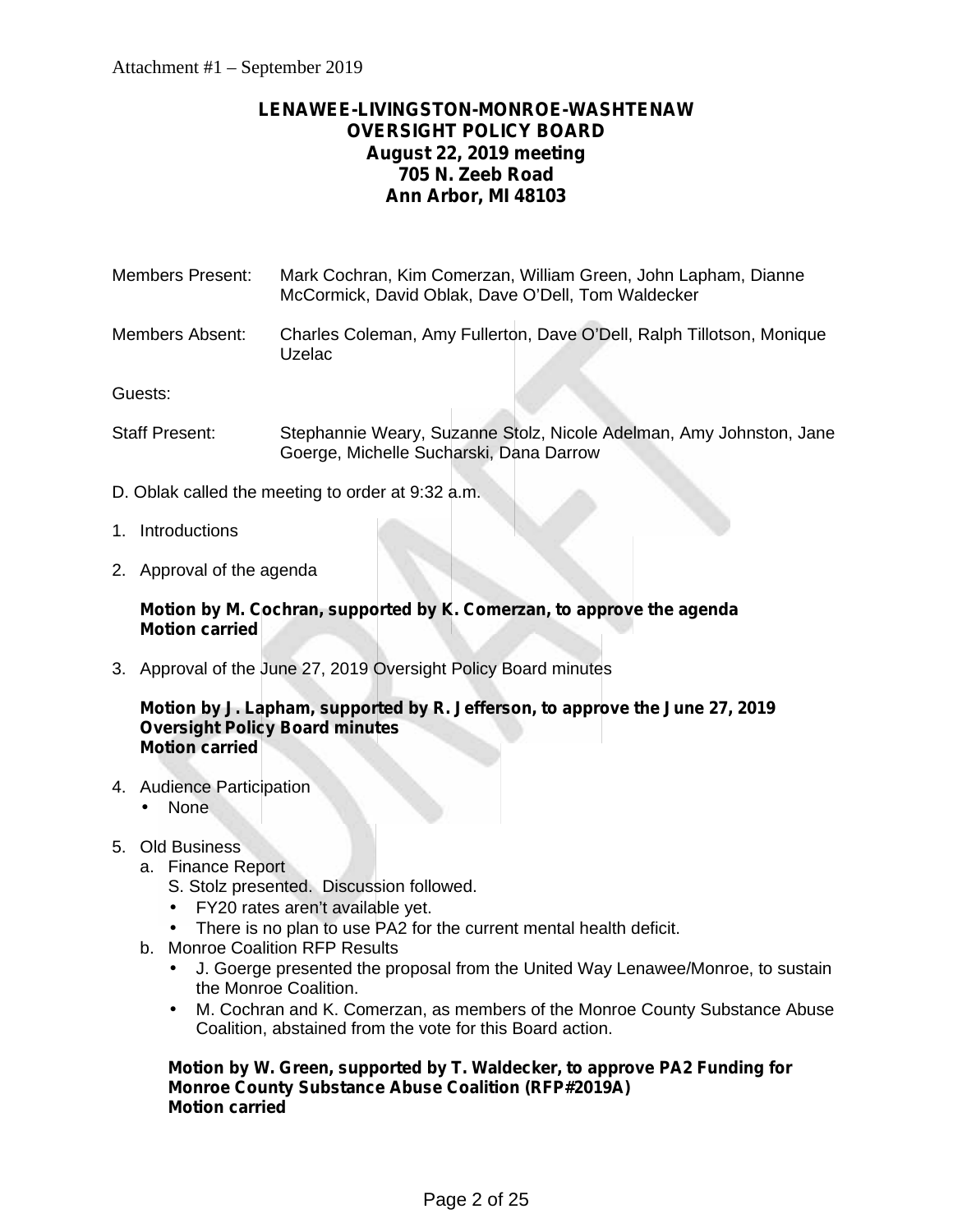- 6. New Business
	- a. Livingston County Mini-Grants
		- N. Adelman provided an overview of 3 mini-grant requests that came from Livingston, the first mini-grant requests of the year from the county.
		- The mini-grant requests were submitted to OPB for information, not approval. The Clinical and SUD Director has the authority to approve mini-grant requests.
	- b. Request for funding for Genoa
		- STR and SOR grant funds are available to support the cost of medication assisted treatment.
		- With the process that was in place previously, clients were receiving medications prior to their eligibility being verified.
		- The process has been fixed. The pharmacy will first check Medicaid eligibility before filling prescription orders.
		- N. Adelman and D. Darrow have met with the pharmacy manager and has follow-up appointments scheduled to monitor the new process.

### **Motion by T. Waldecker, supported by M. Cochran, approval for PA2 funding to be used to pay Genoa Pharmacy to support the cost of Medication Assisted Treatment (MAT) for people with Opioid Use Disorder (OUD) Motion carried**

- c. Request for PA2 funds for FY20
	- N. Adelman presented the PA2 funding requests for FY20.
	- S. Stolz advised that she will use block grant funds whenever possible before using PA2.
	- HALO ceased operations in Lenawee, should be excluded from the total dollar amount.

#### **Motion by R. Jefferson, supported by W. Green, to approve for PA2 funds to support the grant-funded requests as presented Motion carried**

- d. Applications for Substance Abuse Program Licenses
	- N. Adelman shared 2 organizations' license application for OPB's review and comment: Avalon Housing, and Straight N Arrow Counseling.
	- D. Oblak requested that the Avalon come in to present on their license application. N. Adelman will arrange.
- 7. Report from Regional Board
	- N. Adelman provided some highlights from the recent Regional Board meeting.
- 8. SUD Director Updates
	- a. Move Update
		- OPB meetings will need to be moved because the PIHP has agreed to allow the county to start construction on the Patrick Barrie Room in September.
		- D. Oblak may be able to provide a meeting space.
	- b. OUD Media Campaign
	- STR-funded campaign.
	- c. Prevention Desk Audit Results
		- K. Postmus and J. Goerge recently audited 9 providers.
		- 2 agencies fell below 85%, which calls for a corrective action plan.
	- d. SUD Provider Audit Results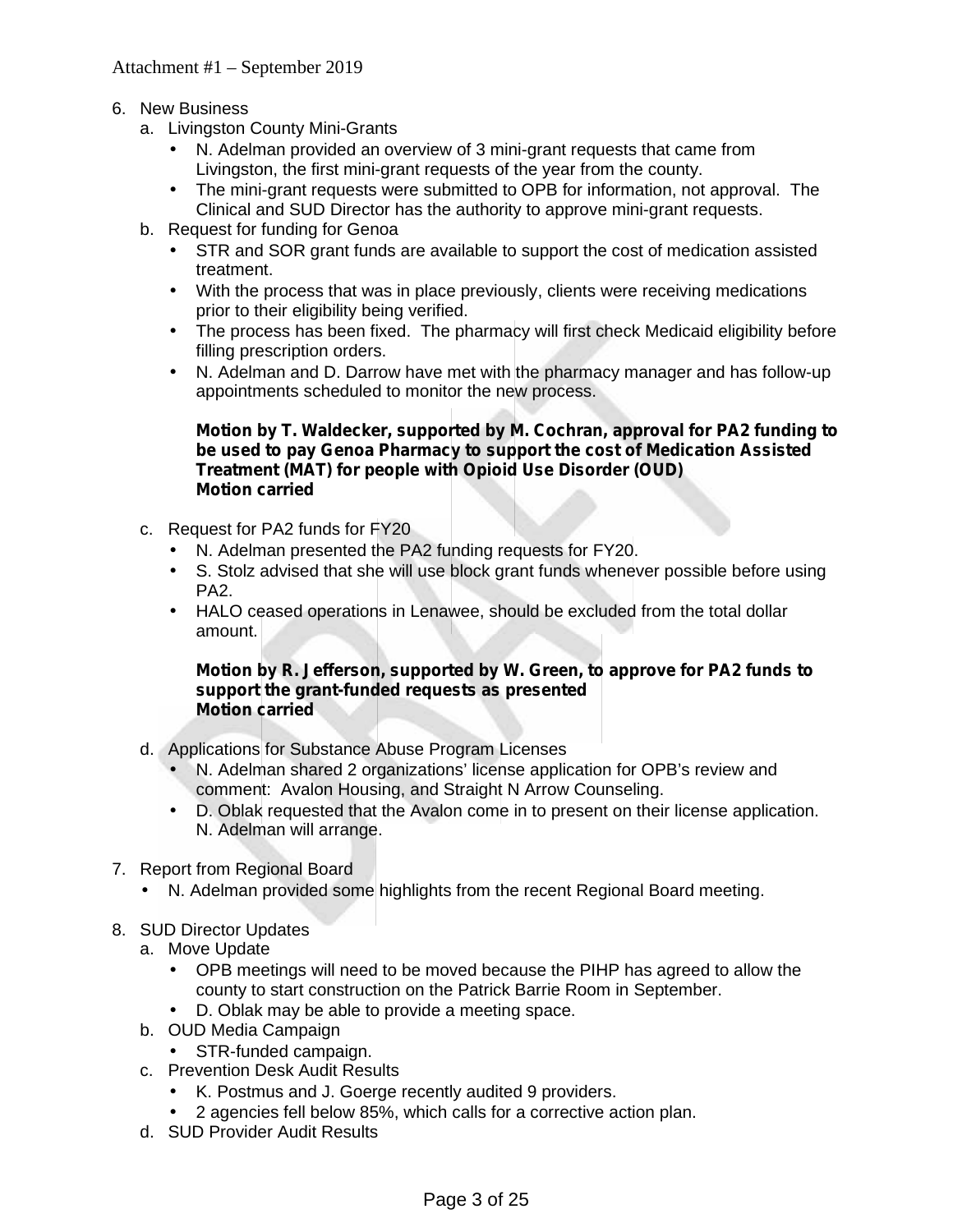- Before she left, M. Scalera produced a summary of the SUD provider audit results.<br>Anyone below 90% had to provide a corrective action plan within 30 days, which wil
	- Anyone below 90% had to provide a corrective action plan within 30 days, which will be revisited in 3 months.
- e. SYNAR Update
	- J. Goerge reviewed the update with OPB.
- f. Other
	- There will be a Stacked Deck Train the Trainer training on Sept.24 and 25 at Kensington Hotel on South State St. 8:30-4:00.
	- There will be an Opioid Summit on 10/1 8:30-3:00, focusing on stigma.

Adjourn

# **Motion by M. Cochran, supported by J. Lapham, to adjourn the meeting Motion carried**

Meeting adjourned at 10:38 a.m.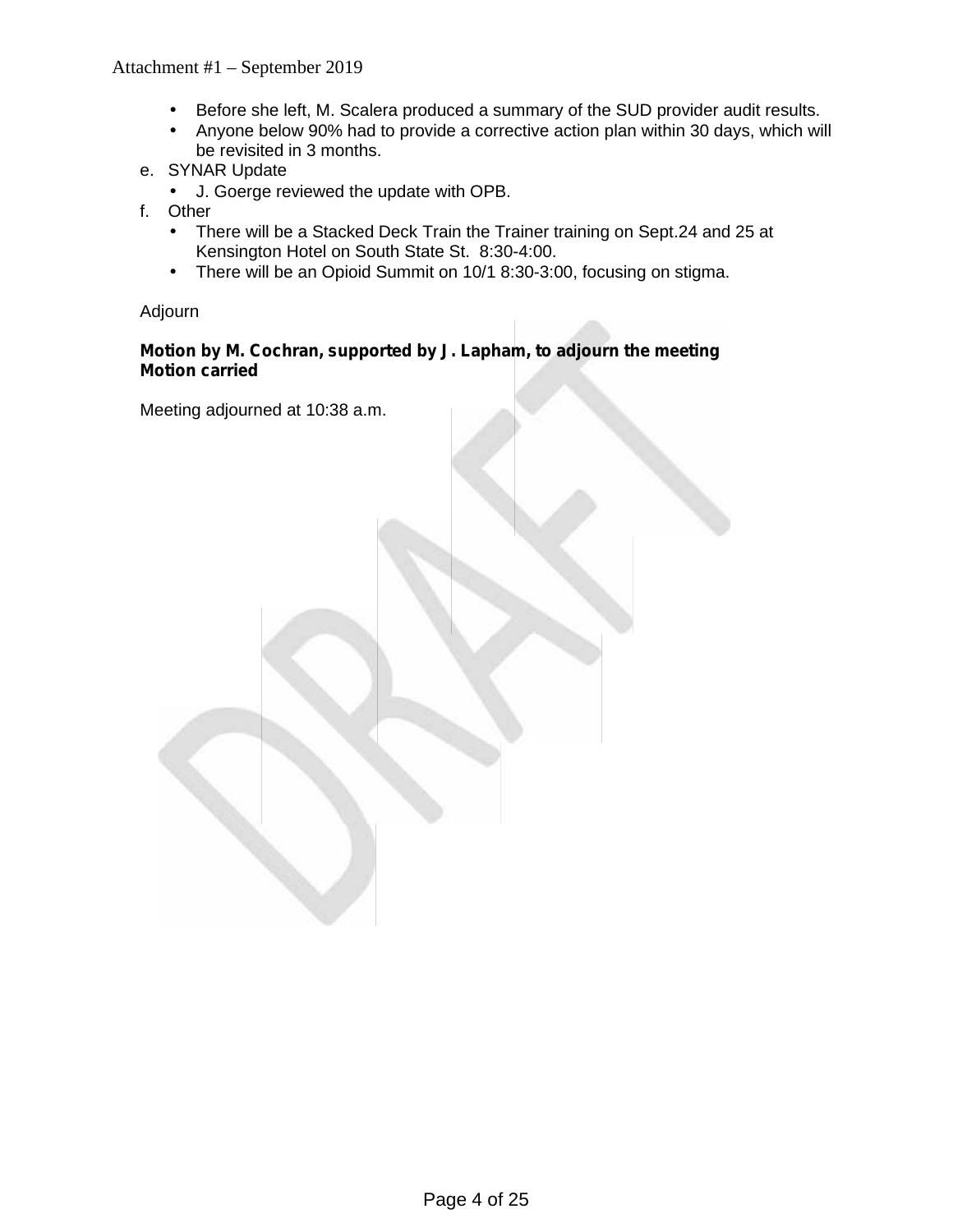| <b>Summary Of Revenue &amp; Expense</b> |               |                         |                            |                   |                            |                       |                           |           |                           |                      |     |              |                           |                      |
|-----------------------------------------|---------------|-------------------------|----------------------------|-------------------|----------------------------|-----------------------|---------------------------|-----------|---------------------------|----------------------|-----|--------------|---------------------------|----------------------|
|                                         |               |                         |                            |                   |                            | <b>Funding Source</b> |                           |           |                           |                      |     |              |                           | <b>Total Funding</b> |
|                                         | Medicaid      | <b>Healthy Michigan</b> |                            | SUD - Block Grant |                            | SUD - SOR             |                           | SUD - STR |                           | <b>Gambling Prev</b> |     | SUD-COBO/PA2 |                           | Sources              |
| <b>Revenues</b>                         |               |                         |                            |                   |                            |                       |                           |           |                           |                      |     |              |                           |                      |
| <b>Funding From MDCH</b>                | 2,004,440     | 3,647,902               |                            | 6,337,274         |                            | 343,661               |                           | 543,460   |                           | 77,935               |     |              |                           | 12,954,672           |
| PA2/COBO Tax Funding Current Year       |               |                         |                            |                   |                            |                       |                           |           |                           |                      |     | 1,550,049    |                           | 1,550,049            |
| PA2/COBO Reserve Utilization            |               |                         |                            |                   |                            |                       |                           |           |                           |                      |     | 1,303,693    | -S                        | 1,303,693            |
| Other                                   |               |                         |                            |                   |                            |                       |                           |           |                           |                      |     |              |                           | 1,020,491            |
| <b>Total Revenues</b>                   | 2,004,440     | \$<br>3,647,902         | $\boldsymbol{\mathsf{\$}}$ | 6,337,274         | $\boldsymbol{\mathsf{\$}}$ | 343,661               | $\boldsymbol{\mathsf{S}}$ | 543,460   | $\boldsymbol{\mathsf{S}}$ | 77,935               |     | 2,853,743    | $\boldsymbol{\mathsf{S}}$ | 16,828,906           |
| <b>Expenses</b>                         |               |                         |                            |                   |                            |                       |                           |           |                           |                      |     |              |                           |                      |
| <b>Funding for County SUD Programs</b>  |               |                         |                            |                   |                            |                       |                           |           |                           |                      |     |              |                           |                      |
| <b>CMHPSM</b>                           |               |                         |                            |                   |                            | 343,661               |                           | 515,617   |                           | 73,942               |     |              |                           | 933,220              |
| Lenawee                                 | 393,981       | 720,035                 |                            | 449,634           |                            |                       |                           |           |                           |                      |     | 228,603      |                           | 1,792,254            |
| Livingston                              | 231,454       | 578,636                 |                            | 656,308           |                            |                       |                           |           |                           |                      |     | 419,103      |                           | 1,885,501            |
| Monroe                                  | 280,868       | 520,858                 |                            | 801,558           |                            |                       |                           |           |                           |                      |     | 267,266      |                           | 1,870,550            |
| Washtenaw                               | 756,766       | 2,176,930               |                            | 2,477,024         |                            |                       |                           |           |                           |                      |     | 977,440      |                           | 6,388,160            |
| <b>Total SUD Expenses</b>               | 663,070,      | \$<br>3,996,459         | \$                         | 4,384,524         | \$                         | 343,661               | $\sqrt[6]{2}$             | 515,617   | $\frac{1}{2}$             | 73,942               | -\$ | 1,892,412    | \$                        | 12,869,685           |
| <b>Administrative Cost Allocation</b>   | 85,554        | 205,567                 |                            | 265,158           |                            |                       |                           | 27,843    |                           | 3,993                |     | $\sim$       | \$                        | 588,115              |
|                                         |               |                         |                            |                   |                            |                       |                           |           |                           |                      |     |              |                           |                      |
| <b>Total Expenses</b>                   | 1,748,624     | \$<br>4,202,026         | \$                         | 4,649,682         | \$                         | 343,661               | $\sqrt[6]{2}$             | 543,460   | \$                        | 77,935               | -\$ | 1,892,412    | \$                        | 13,457,800           |
|                                         |               |                         |                            |                   |                            |                       |                           |           |                           |                      |     |              |                           |                      |
| Revenues Over/(Under) Expenses          | \$<br>255,816 | \$<br>(554, 124)        | \$                         | 1,687,592         | $\boldsymbol{\mathcal{L}}$ |                       | \$                        |           | \$                        |                      | ß.  | 961,331      | \$                        | 3,371,106            |

| Current fiscal year utilization of PA2 | Revenues  | <b>Expenditures</b> | Revenues<br>Over/(Under)<br><b>Expenses</b> |
|----------------------------------------|-----------|---------------------|---------------------------------------------|
| <b>PA2 by County</b>                   |           |                     |                                             |
| Lenawee                                | 228,761   | 228,603             | 158                                         |
| Livingston                             | 688,987   | 419,103             | 269,885                                     |
| Monroe                                 | 504,263   | 267,266             | 236,997                                     |
| Washtenaw                              | 1,431,732 | 977,440             | 454,292                                     |
| <b>Totals</b>                          | 2,853,743 | S<br>1,892,412      | 961,331                                     |

|                        | FY 19 Beginning | FY19 Projected     | FY20 Projected     | FY20 Projected        |
|------------------------|-----------------|--------------------|--------------------|-----------------------|
| <b>Unallocated PA2</b> | <b>Balance</b>  | <b>Utilization</b> | <b>Utilization</b> | <b>Ending Balance</b> |
| Lenawee                | 924,325         | (222, 723)         | (222, 723)         | 478,878               |
| Livingston             | 3,039,734       | (613, 133)         | (613, 133)         | 1,813,468             |
| Monroe                 | 522,226         | (164,037)          | (164,037)          | 194,152               |
| Washtenaw              | 2,730,440       | (598, 506)         | (598, 506)         | 1,533,429             |
| Total                  | 7,216,725       | 1,598,399)         | (1,598,399)        | 4,019,927             |
|                        |                 |                    |                    |                       |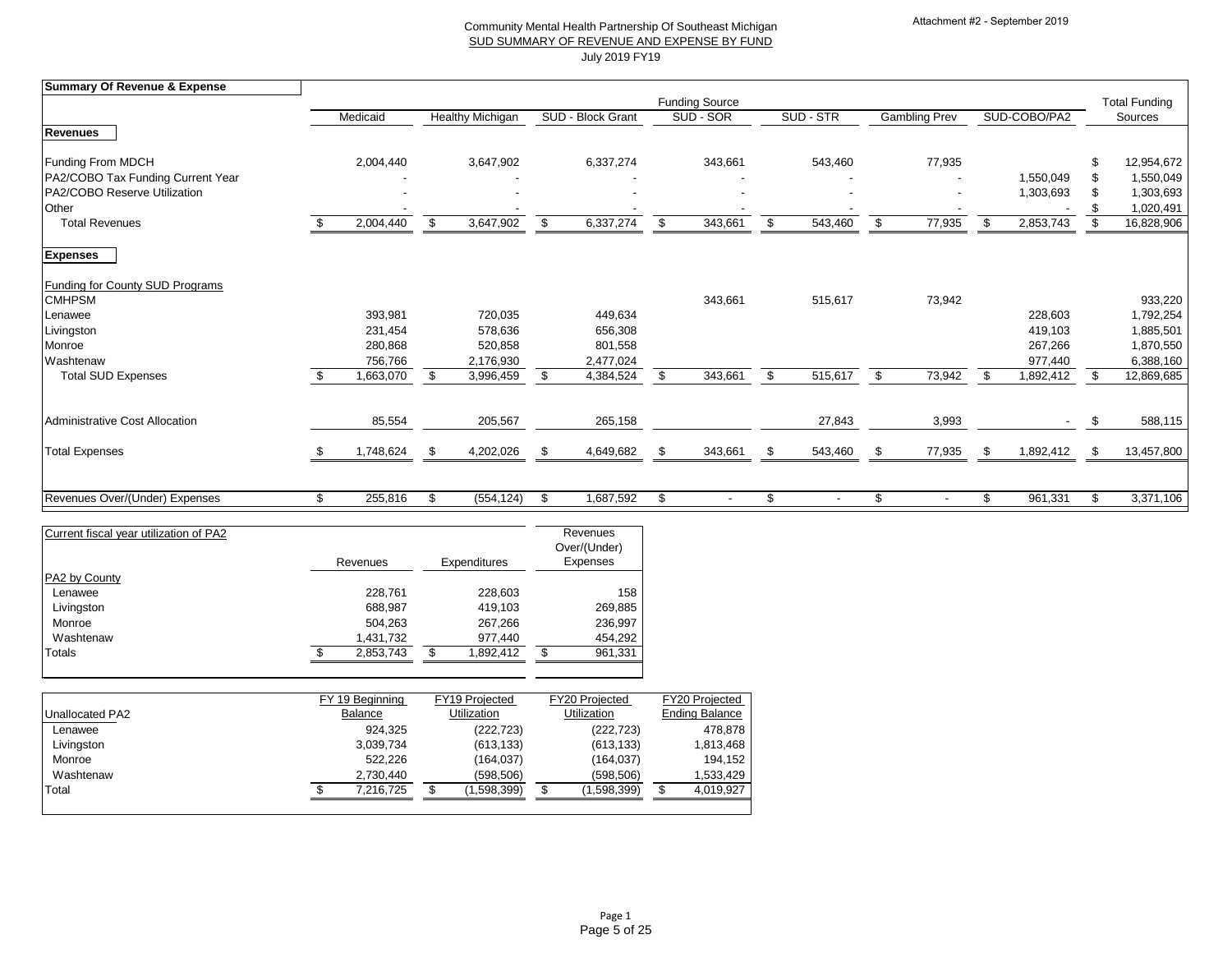# **COMMUNITY MENTAL HEALTH PARTNERSHIP OF SOUTHEAST MICHIGAN**



**Serving Lenawee, Livingston, Monroe, and Washtenaw Counties**

#### *Request for MINI GRANT Funds*

*Mini-Grants: A specific amount of funds per county set aside annually for small initiatives that arise during the fiscal year in the amount not to exceed \$1000. There is a limit of \$5000 per county each fiscal year. Mini-Grants may only be awarded for special activities or initiatives related to substance use disorders education, awareness, community activities and events, etc., and not be used for staffing purposes. The applicant must identify a source of other matching funds or in-kind effort to receive the grant. Once an award is made, the applicant will not be eligible to receive other mini-grant funding for any additional project during the fiscal year.*

|                                    | 9/20/2019                                                                                                                                                                                                                                                                                                                                                                                                                                                                                                                                                                                                                                                                                                                                                                                                                                                                                                                                                                                                                                                                                                                                                                                                                                                             |
|------------------------------------|-----------------------------------------------------------------------------------------------------------------------------------------------------------------------------------------------------------------------------------------------------------------------------------------------------------------------------------------------------------------------------------------------------------------------------------------------------------------------------------------------------------------------------------------------------------------------------------------------------------------------------------------------------------------------------------------------------------------------------------------------------------------------------------------------------------------------------------------------------------------------------------------------------------------------------------------------------------------------------------------------------------------------------------------------------------------------------------------------------------------------------------------------------------------------------------------------------------------------------------------------------------------------|
| Date:<br><b>Contact Person:</b>    | Kristine Norton, kristinen@preventionnetwork.org, 517-393-6890                                                                                                                                                                                                                                                                                                                                                                                                                                                                                                                                                                                                                                                                                                                                                                                                                                                                                                                                                                                                                                                                                                                                                                                                        |
| (Name, email, phone)<br>Requestor: | Parenting Awareness Michigan/Prevention Network                                                                                                                                                                                                                                                                                                                                                                                                                                                                                                                                                                                                                                                                                                                                                                                                                                                                                                                                                                                                                                                                                                                                                                                                                       |
| Amount of Request:                 | \$1000                                                                                                                                                                                                                                                                                                                                                                                                                                                                                                                                                                                                                                                                                                                                                                                                                                                                                                                                                                                                                                                                                                                                                                                                                                                                |
| Type of Request:                   | $\Box$ Other:<br>⊠Community event<br>□Staff Training<br>□Coalition Support<br>Attach information as needed.<br>See Attached                                                                                                                                                                                                                                                                                                                                                                                                                                                                                                                                                                                                                                                                                                                                                                                                                                                                                                                                                                                                                                                                                                                                           |
| Describe Program<br>Request:       | The PAM Conference brings together professionals, parent leaders, and volunteers<br>who work with parents and families to learn about issues facing today's parents,<br>caregivers, and families. The conference features a keynote presentation, a variety<br>of educational workshops, exhibits showcasing parenting programs and resources,<br>and a planning opportunity to meet in regional groups to discuss local parenting<br>programs and activities.<br>Objectives Include:<br>Bring together professionals and volunteers from throughout the state who<br>work with parents and families.<br>Provide education and resources on parent and family focused topics (AOD<br>prevention, cannabis, e-cigarettes, vaping, mental wellness, mindfulness,<br>and much more), programs, and resources.<br>Provide practical, research-based, strength-based, and culturally sensitive<br>parenting information.<br>Provide relevant information on important issues facing today's parents and<br>families.<br>Provide information within an ecological framework that considers the<br>individual, family, community, and larger societal context.<br>Re-charge participants about their important work to support parents and<br>families in their communities. |
| <b>Targeted Community:</b>         | All 83 Michigan Counties including, Lenawee, Livingston, Washtenaw, and Monroe                                                                                                                                                                                                                                                                                                                                                                                                                                                                                                                                                                                                                                                                                                                                                                                                                                                                                                                                                                                                                                                                                                                                                                                        |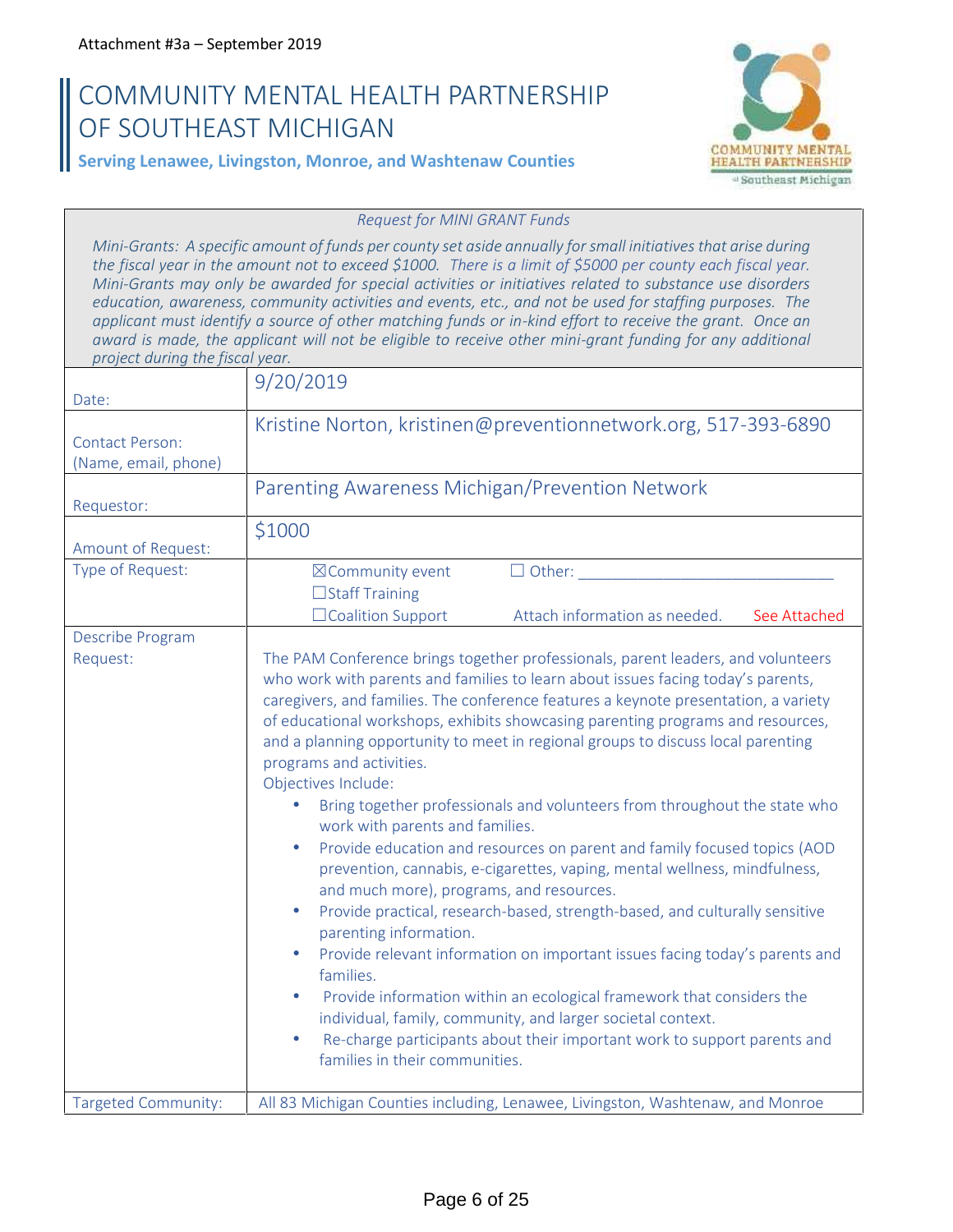| Describe how and<br>where matching funds<br>will be applied. If in-<br>kind, describe:          | Conference registration fees pay for the majority of the conference. We will add this<br>grant with registration fees, and will primarily be used for facilities, meals, and<br>conference printed materials.                                                                                                                                                                                                                                      |
|-------------------------------------------------------------------------------------------------|----------------------------------------------------------------------------------------------------------------------------------------------------------------------------------------------------------------------------------------------------------------------------------------------------------------------------------------------------------------------------------------------------------------------------------------------------|
| Identify Key People,<br>Coalitions, and/or<br><b>Community Partners</b><br>involved in program: | Emily Schuster-Wachsberger, M.A., L.P.C., Local Council Coordinator, Michigan<br>Children's Trust Fund<br>Kara Anderson, MA, Teen Pregnancy Prevention Coordinator, Adolescent & School<br>Health Unit, Michigan Department of Health & Human Services<br>Sarah Davis, MPA, MDHHS/Bureau of Family, Maternal, and Child Health<br>Marcia L. Bird, LMSW, Michigan State University                                                                  |
| Please note:                                                                                    | All programming must be consistent with the implementation of Recovery-Oriented Systems of Care (ROSC).<br>Recovery-oriented systems support person-centered and self-directed approaches to care that build on the<br>strengths and resilience of individuals, families, and communities to take responsibility for their sustained health,<br>wellness and recovery from alcohol and drug problems (Center for Substance Abuse Treatment, 2005). |
| <b>CMHPSM Office Use Only</b>                                                                   |                                                                                                                                                                                                                                                                                                                                                                                                                                                    |
| <b>Amount Recommended</b><br>& Comments:                                                        | Click or tap here to enter text.                                                                                                                                                                                                                                                                                                                                                                                                                   |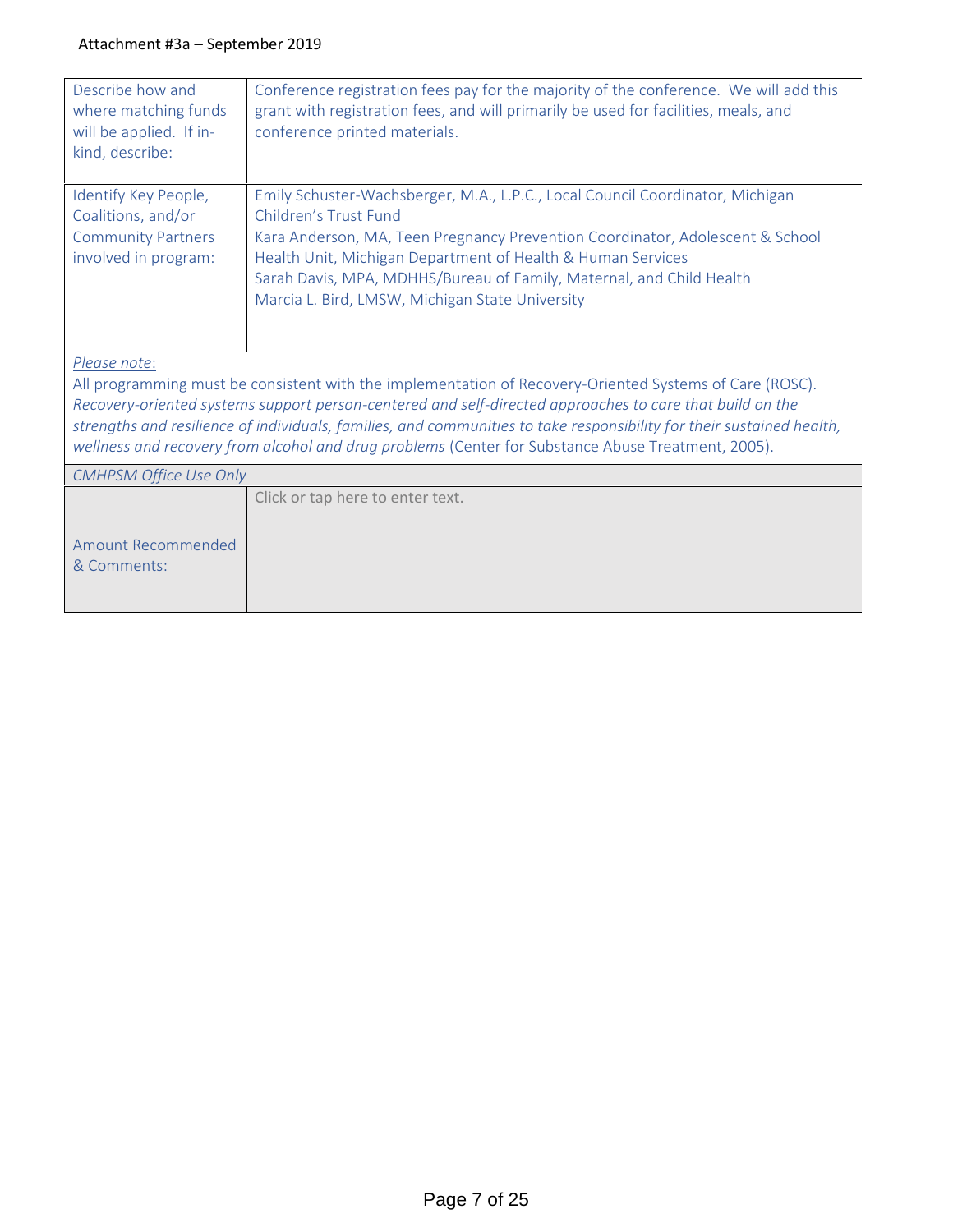# **FY 2018/19 CMHPSM SUD MINI-GRANT REQUEST/REPORT**

| <b>DATE</b> | <b>PROVIDER</b>                                                           | <b>AMOUNT</b><br><b>REQUESTED</b> | <b>PROGRAM</b><br><b>DESCRIPTION</b>                       | <b>COUNTY</b> | <b>COUNTY</b><br><b>BALANCE</b><br><b>REMAINING</b> |
|-------------|---------------------------------------------------------------------------|-----------------------------------|------------------------------------------------------------|---------------|-----------------------------------------------------|
| $10-25-18$  | Monroe<br>Prevention<br>Coalition                                         | \$1,000                           | Youth Summit                                               | Monroe        | \$4,000                                             |
| 3-2019      | Dawn Farm                                                                 | \$1,000                           | Older Adult                                                | Washtenaw     | \$4,000                                             |
| 4-2019      | Washtenaw<br><b>Health Plan</b>                                           | \$1,000                           | Harm<br>Reduction<br>Conference                            | Washtenaw     | \$3,000                                             |
| 4-2019      | <b>CCSEM</b>                                                              | \$1,000                           | <b>SPLT Teams-</b><br>Sports Impact<br>Luncheon            | Monroe        | \$3,000                                             |
| 5-2019      | $HNV-WRAP$                                                                | \$1,000                           | 5 <sup>TH</sup> Annual<br>Recovery Walk                    | Washtenaw     | \$2,000                                             |
| 8-2019      | Recovery<br>Advocates in<br>Livingston<br>(RAIL)                          | \$1,000                           | Livingston<br>Recovery Walk                                | Livingston    | \$4,000                                             |
| 8-2019      | Livingston<br><b>HSCB SUD</b><br>Prevention<br>and Treatment<br>Workgroup | \$1,000                           | Sponsorship of<br><b>RAIL Disc Golf</b><br>Tournament      | Livingston    | \$3,000                                             |
| 8-2019      | Livingston<br><b>CMHA</b>                                                 | \$585                             | SUD and Co-<br>Occurring<br><b>Disorders</b><br>Conference | Livingston    | \$2,415                                             |
| 9-2019      | Parenting                                                                 | \$250 per                         | <b>PAM Annual</b>                                          | Lenawee       | \$4,750                                             |
|             | Awareness                                                                 | county                            | Conference                                                 | Livingston    | \$2,165                                             |
|             | Michigan                                                                  |                                   |                                                            | Monroe        | \$2,750                                             |
|             |                                                                           |                                   |                                                            | Washtenaw     | \$1,750                                             |

# **Funding reserved per county \$5000**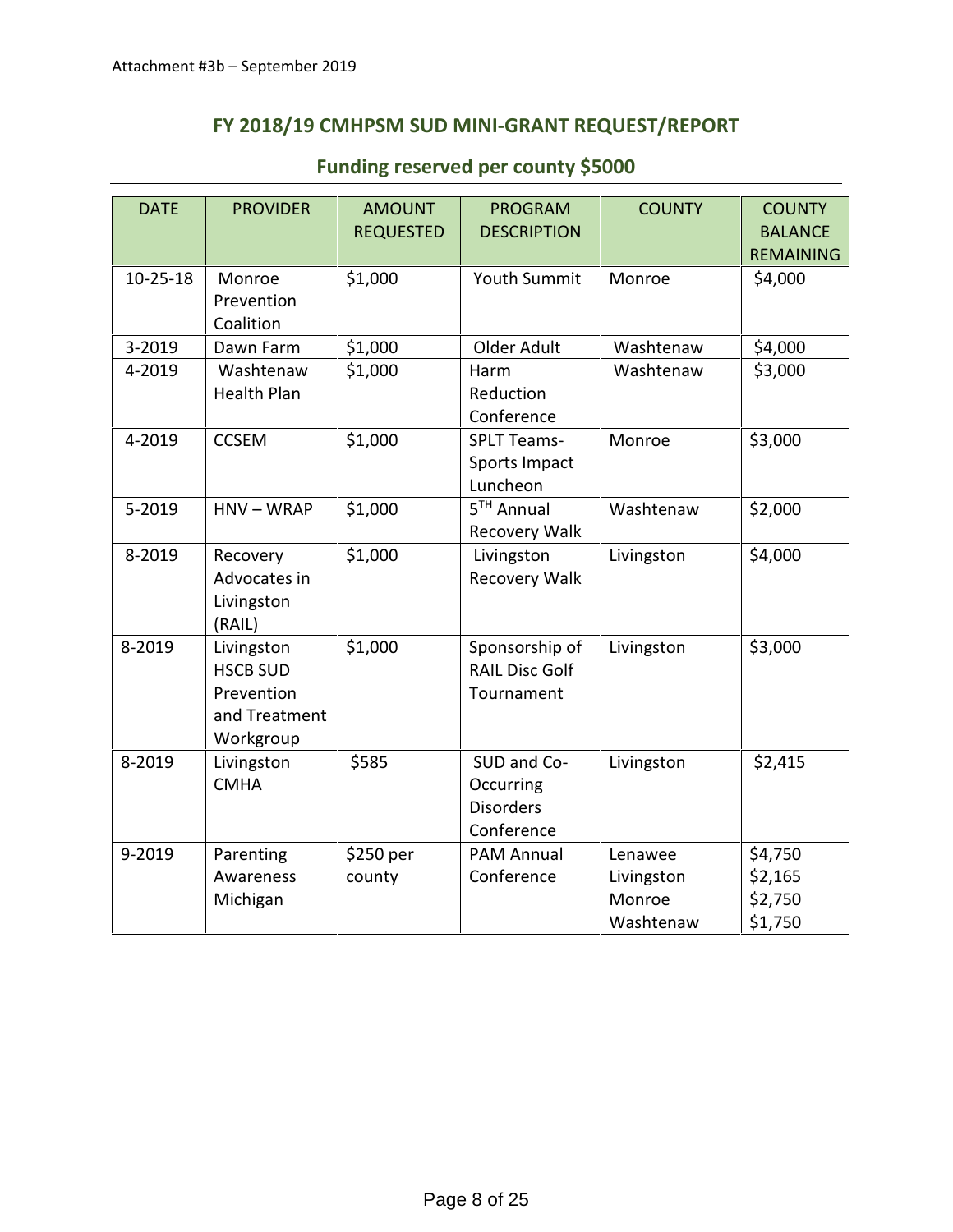# **CMHPSM FY20 Budgeted Contracts**

### **Administrative Contracts**

| Contractor              | <b>Description</b>                   | Term                             | FY19 DNE,<br><b>Other Rate</b><br>or $N/A$ | <b>FY20 DNE,</b><br><b>Other Rate</b><br>or or N/A |
|-------------------------|--------------------------------------|----------------------------------|--------------------------------------------|----------------------------------------------------|
| AAIDD                   | SIS Integration                      | $10/1/19 - 9/30/20$              | \$2,353                                    | \$2,353                                            |
| <b>ADP Resource</b>     | HR/Payroll                           | $10/1/19 - 9/30/20$              | N/A                                        | N/A                                                |
| Cohl Stoker & Toskey    | <b>Attorney Services</b>             | $10/1/19 - 9/30/20$              | \$225 / hr                                 | \$225 / hr                                         |
| James Colaianne         | Interim CEO Contract                 | $10/1/19$ - TBD                  | \$2576.92/<br>week                         | \$2576.92/<br>week                                 |
| <b>MORC</b>             | <b>SIS Assessor Training</b>         | $10/1/19 - 9/30/20$              | N/A                                        | N/A                                                |
| <b>MORC</b>             | <b>SIS Assessments</b>               | $10/1/19 - 9/30/20$              | N/A                                        | N/A                                                |
| <b>PCE Systems</b>      | <b>CRCT Electronic Health Record</b> | $10/1/19 - 9/30/20$              | \$486,900                                  | \$486,900                                          |
| <b>Roslund Prestage</b> | <b>Audit Services</b>                | $10/1/19 - 9/30/20$              | \$117,950                                  | \$121,000                                          |
| <b>Washtenaw County</b> | 705 North Zeeb Office Lease          | $10/1/19 - 12/6/19$<br>Per Month | \$7,830.50<br>/ month                      | \$7,830.50<br>/ month                              |

#### **CMHSP Master Medicaid**

| <b>Contractor</b>       | <b>Contract Description</b> | <b>Term</b>         | <b>Cost Settled Funding</b> |
|-------------------------|-----------------------------|---------------------|-----------------------------|
| Lenawee CMH             | Master CMHSP                | $10/1/19 - 9/30/20$ | Per Funding Budget          |
| Livingston CMH          | Master CMHSP                | $10/1/19 - 9/30/20$ | Per Funding Budget          |
| Monroe CMH              | Master CMHSP                | $10/1/19 - 9/30/20$ | Per Funding Budget          |
| <b>Washtenaw County</b> | Master CMHSP                | $10/1/19 - 9/30/20$ | Per Funding Budget          |
| Lenawee CMH             | Project & Sub Grant         | $10/1/19 - 9/30/20$ | <b>Expense and Revenue</b>  |
| Livingston CMH          | Project & Sub Grant         | $10/1/19 - 9/30/20$ | <b>Expense and Revenue</b>  |
| Monroe CMH              | Project & Sub Grant         | $10/1/19 - 9/30/20$ | <b>Expense and Revenue</b>  |
| <b>Washtenaw County</b> | Project & Sub Grant         | $10/1/19 - 9/30/20$ | <b>Expense and Revenue</b>  |

## **MDHHS / PIHP Revenue Contract**

| <b>Revenue Source</b>                                | <b>Revenue Amount</b> | Term                |
|------------------------------------------------------|-----------------------|---------------------|
| <b>MDHHS/PIHP Contract</b>                           | Per Revenue Budget    | $10/1/19 - 9/30/20$ |
| MDHHS State Targeted Response (STR) Grant            | Per Revenue Budget    | $10/1/19 - 4/30/20$ |
| MDHHS State Opioid Response (SOR) Grant              | Per Revenue Budget    | $10/1/19 - 9/30/20$ |
| MDHHS State Opioid Response (SOR) Supplemental Grant | Per Revenue Budget    | $10/1/19 - 9/30/20$ |

## **Other Revenue**

| <b>Contractor</b> | <b>Description</b>              | <b>Revenue Amount</b>               | Term              |
|-------------------|---------------------------------|-------------------------------------|-------------------|
| Washtenaw County  | PA2 Funding to<br><b>CMHPSM</b> | Per Tax Receipts and Revenue Budget | 10/1/19 - 9/30/20 |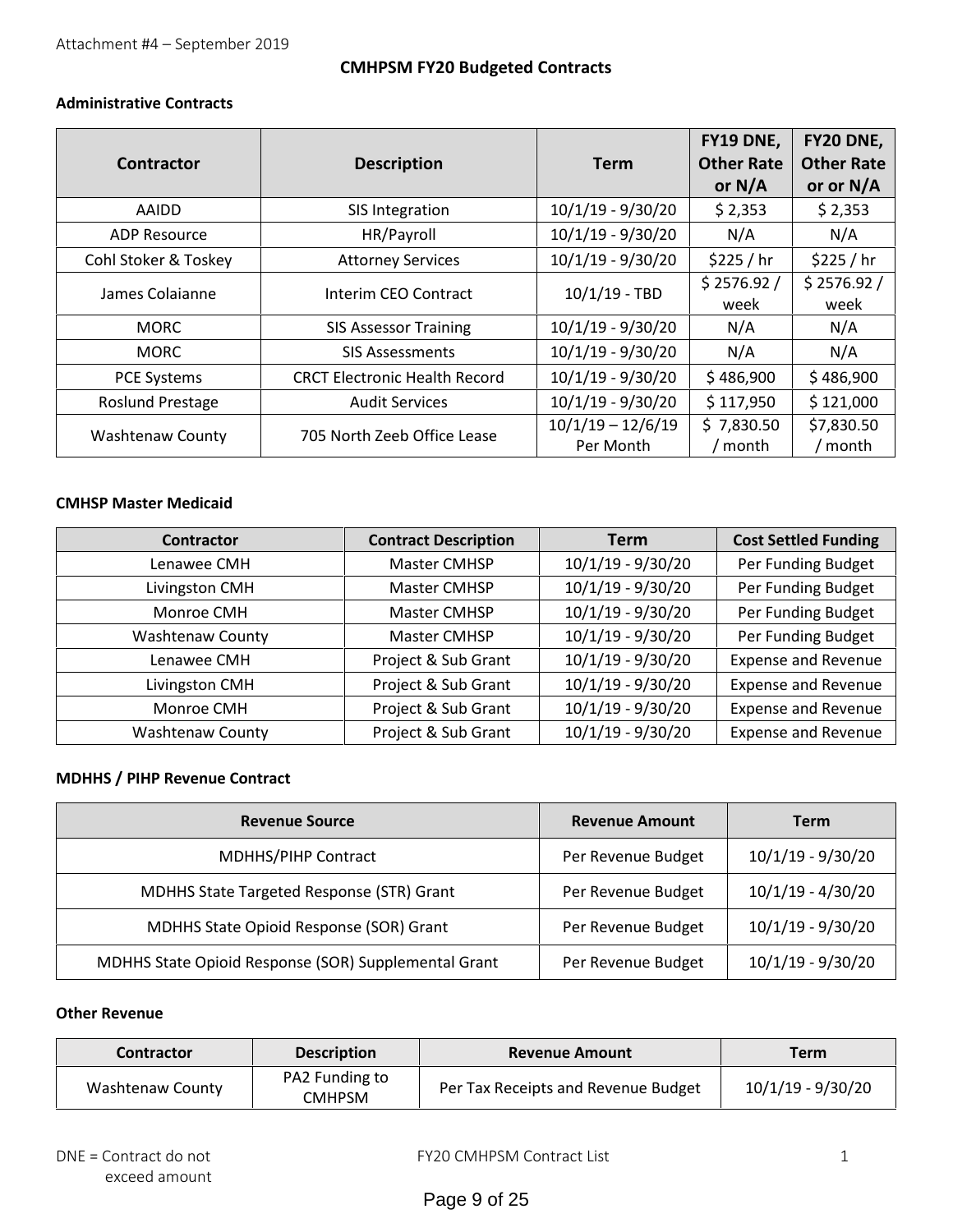# Attachment #4 – September 2019

# **SUD Core Provider Services – HMP, Block Grant, Medicaid, PA2**

| Contractor         | <b>Description</b>               | <b>Term</b>         | <b>FY19 DNE or</b><br>N/A | FY20 DNE or<br>N/A |
|--------------------|----------------------------------|---------------------|---------------------------|--------------------|
| Dawn Inc           | SUD Core Provider (Fixed Cost)   | 10/1/19 - 9/30/20   | \$850,000                 | \$850,000          |
| Home of New Vision | SUD Core Provider (Fixed Cost)   | 10/1/19 - 9/30/20   | \$1,160,441               | \$1,160,441        |
| Lenawee CMH        | SUD Core Provider (Cost Settled) | $10/1/19 - 9/30/20$ | \$1,630,268               | \$1,630,268        |
| Livingston CMH     | SUD Core Provider (Cost Settled) | 10/1/19 - 9/30/20   | \$1,157,271               | \$1,157,271        |

#### **Innovative Strategies Funding Shift to PA2 – PA2 Funding Previously Approved by OPB**

| <b>Type of Project</b>          | <b>Contractor</b>              | <b>Description</b>                   | <b>Term</b>         | <b>FY19</b><br><b>Innovative</b><br><b>Strategies</b><br><b>Funding</b> | <b>FY19 PA2</b><br><b>Funding</b> | <b>FY20 PA2</b><br><b>Funding</b><br><b>DNE</b> |
|---------------------------------|--------------------------------|--------------------------------------|---------------------|-------------------------------------------------------------------------|-----------------------------------|-------------------------------------------------|
| Innovative<br>Strategies to PA2 | Dawn Inc                       | Drug Court                           | $10/1/19 - 9/30/20$ | \$41,888                                                                |                                   | \$41,888                                        |
| Innovative<br>Strategies to PA2 | Home of New<br>Vision          | <b>ROOT Team</b>                     | $10/1/19 - 9/30/20$ | \$76,847                                                                |                                   | \$76,847                                        |
| Innovative<br>Strategies to PA2 | Lenawee CMH                    | Drug Court<br>Peer Recovery<br>Coach | $10/1/19 - 9/30/20$ | \$26,498                                                                |                                   | \$26,498                                        |
| Innovative<br>Strategies to PA2 | Salvation Army<br>Harbor Light | Drug Court                           | $10/1/19 - 9/30/20$ | \$54,600                                                                |                                   | \$54,600                                        |
| Innovative<br>Strategies to PA2 | University of<br>Michigan      | Project STOP                         | $10/1/19 - 9/30/20$ | \$45,718                                                                |                                   | \$62,909                                        |
| Innovative<br>Strategies to PA2 | Washtenaw<br>County            | ROOT Team                            | $10/1/19 - 9/30/20$ | \$47,187                                                                |                                   | \$47,187                                        |

# **SUD PA2 Funded Continuation Projects – PA2 Funding Previously Approved by OPB**

| Type of<br>Project       | <b>Contractor</b>     | <b>Description</b>                              | <b>Term</b>         | PA <sub>2</sub><br><b>FY19 DNE</b> | PA <sub>2</sub><br><b>FY20 DNE</b> |
|--------------------------|-----------------------|-------------------------------------------------|---------------------|------------------------------------|------------------------------------|
| <b>SUD PA2</b><br>Funded | Washtenaw<br>County   | <b>SUD Crisis Team and Outreach</b><br>Supports | $10/1/19 - 9/30/20$ | \$97,683                           | \$97,683                           |
| <b>SUD PA2</b><br>Funded | Avalon                | Integrated Health in PSH                        | $10/1/19 - 9/30/20$ | \$155,000                          | \$155,000                          |
| <b>SUD PA2</b><br>Funded | Dawn Inc              | Case Management & Peer<br>Supports              | $10/1/19 - 9/30/20$ | \$41,888                           | \$41,888                           |
| <b>SUD PA2</b><br>Funded | Growth Works          | Drug Educ for Adjudicated Youth                 | $10/1/19 - 9/30/20$ | \$7,000                            | \$7,000                            |
| SUD PA2<br>Funded        | Growth Works          | <b>Enhanced Drug Screening</b>                  | $10/1/19 - 9/30/20$ | \$59,159                           | \$59,159                           |
| <b>SUD PA2</b><br>Funded | <b>HALO</b>           | <b>SUD Opiate Issue Awareness</b>               | $10/1/19 - 9/30/20$ | \$15,750                           | \$15,750                           |
| <b>SUD PA2</b><br>Funded | Hegira                | Project Inspire                                 | $10/1/19 - 9/30/20$ | \$114,390                          | \$114,390                          |
| <b>SUD PA2</b><br>Funded | Home of New<br>Vision | <b>MAT House</b>                                | $10/1/19 - 9/30/20$ | \$28,541                           | \$28,541                           |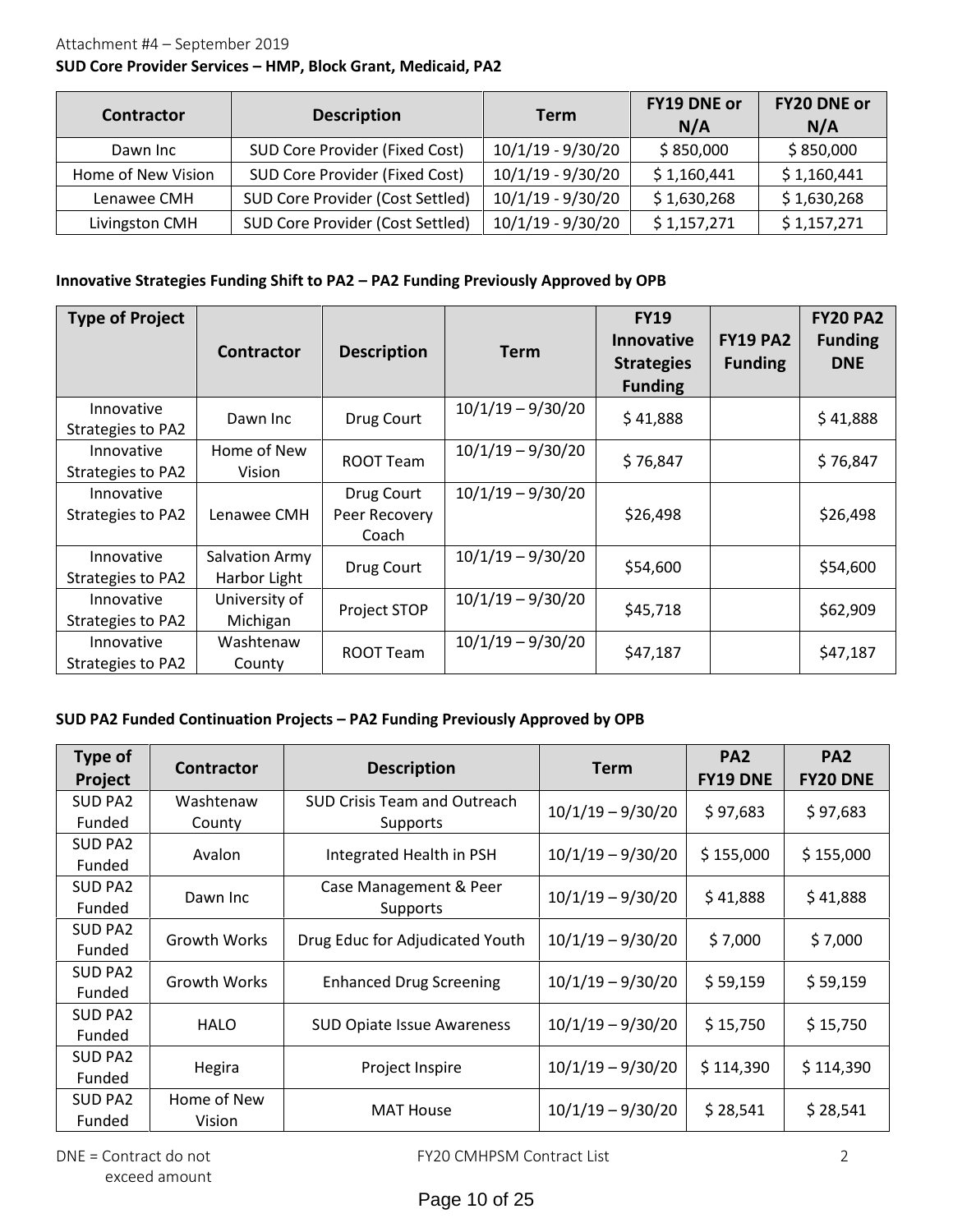| <b>Type of</b><br>Project | <b>Contractor</b>                        | <b>Description</b>                     | <b>Term</b>         | PA <sub>2</sub><br><b>FY19 DNE</b> | PA <sub>2</sub><br><b>FY20 DNE</b> |
|---------------------------|------------------------------------------|----------------------------------------|---------------------|------------------------------------|------------------------------------|
| SUD PA2<br>Funded         | Home of New<br>Vision                    | <b>WRAP</b>                            | $10/1/19 - 9/30/20$ | \$79,723                           | \$79,723                           |
| SUD PA2<br>Funded         | Lenawee County<br>Juvenile Court         | Intensive Home-Based Therapy           | $10/1/19 - 9/30/20$ | \$143,089                          | \$143,089                          |
| SUD PA2<br>Funded         | Livingston CMH                           | Wake Up Livingston Coord.              | $10/1/19 - 9/30/20$ | \$40,000                           | \$40,000                           |
| SUD PA2<br>Funded         | Livingston<br>County /<br>Livingston CMH | Livingston Co. Wraparound MOU          | $10/1/19 - 9/30/20$ | \$40,000                           | \$40,000                           |
| SUD PA2<br>Funded         | Ozone / Corner<br>Health                 | <b>SBIRT for Youth Washtenaw</b>       | $10/1/19 - 9/30/20$ | \$150,000                          | \$150,000                          |
| SUD PA2<br>Funded         | Salvation Army<br>Harbor Light           | Peer Recovery                          | $10/1/19 - 9/30/20$ | \$25,000                           | \$25,000                           |
| SUD PA2<br>Funded         | Touchstone                               | <b>Recovery Housing PA2</b>            | $10/1/19 - 9/30/20$ | \$60,000                           | \$60,000                           |
| SUD PA2<br>Funded         | Unified HIV<br>Health and<br>Beyond      | Community Peer Outreach and<br>Support | $10/1/19 - 9/30/20$ | \$234,248                          | \$234,248                          |
| SUD PA2<br>Funded         | Women<br>Empowering<br>Women             | Post 60 Day Stay                       | $10/1/19 - 9/30/20$ | \$64,040                           | \$64,040                           |

# **SUD PA2 Program Expansion - PA2 Funding Previously Approved by OPB**

| <b>Type of</b><br><b>Project</b> | Contractor                          | <b>Description</b>            | Term                | <b>FY19 PA2</b><br><b>Funding</b> | <b>FY20 PA2</b><br><b>Funding</b> |
|----------------------------------|-------------------------------------|-------------------------------|---------------------|-----------------------------------|-----------------------------------|
| SUD PA2<br><b>FUNDED</b>         | CHRT/Washtenaw<br>Health Initiative | Opioid Project<br>Coordinator | $10/1/19 - 9/30/20$ | \$47,989                          | \$52,989                          |

# **SUD State Targeted Response (STR) Grant Program Continuation (No Cost Extension)**

| Type of<br>Project | <b>Contractor</b>                    | <b>Description</b>                | <b>Term</b>            | <b>FY19</b><br><b>DNE</b> or<br>N/A | <b>FY20 DNE</b><br>or $N/A$ |
|--------------------|--------------------------------------|-----------------------------------|------------------------|-------------------------------------|-----------------------------|
| <b>STR Funded</b>  | Catholic Charities of<br>SE Michigan | <b>STR Project ASSERT</b>         | $10/1/19 -$<br>4/30/20 | \$51,410                            | \$34,599                    |
| <b>STR Funded</b>  | Home of New Vision                   | <b>STR Project ASSERT</b>         | $10/1/19 -$<br>4/30/20 | \$92,770                            | \$38,654                    |
| <b>STR Funded</b>  | Livingston CMHA                      | <b>STR Project ASSERT</b>         | $10/1/19 -$<br>4/30/20 | \$20,833                            | \$20,833                    |
| <b>STR Funded</b>  | Packard Health                       | FFS STR Client Transportation     | $10/1/19 -$<br>4/30/20 | N/A                                 | \$1,000                     |
| <b>STR Funded</b>  | Packard Health                       | FFS STR Monthly Service Incentive | $10/1/19 -$<br>4/30/20 | N/A                                 | \$72,885                    |
| <b>STR Funded</b>  | <b>Family Medical Center</b>         | FFS STR Client Transportation     | $10/1/19 -$<br>4/30/20 | N/A                                 | \$1,000                     |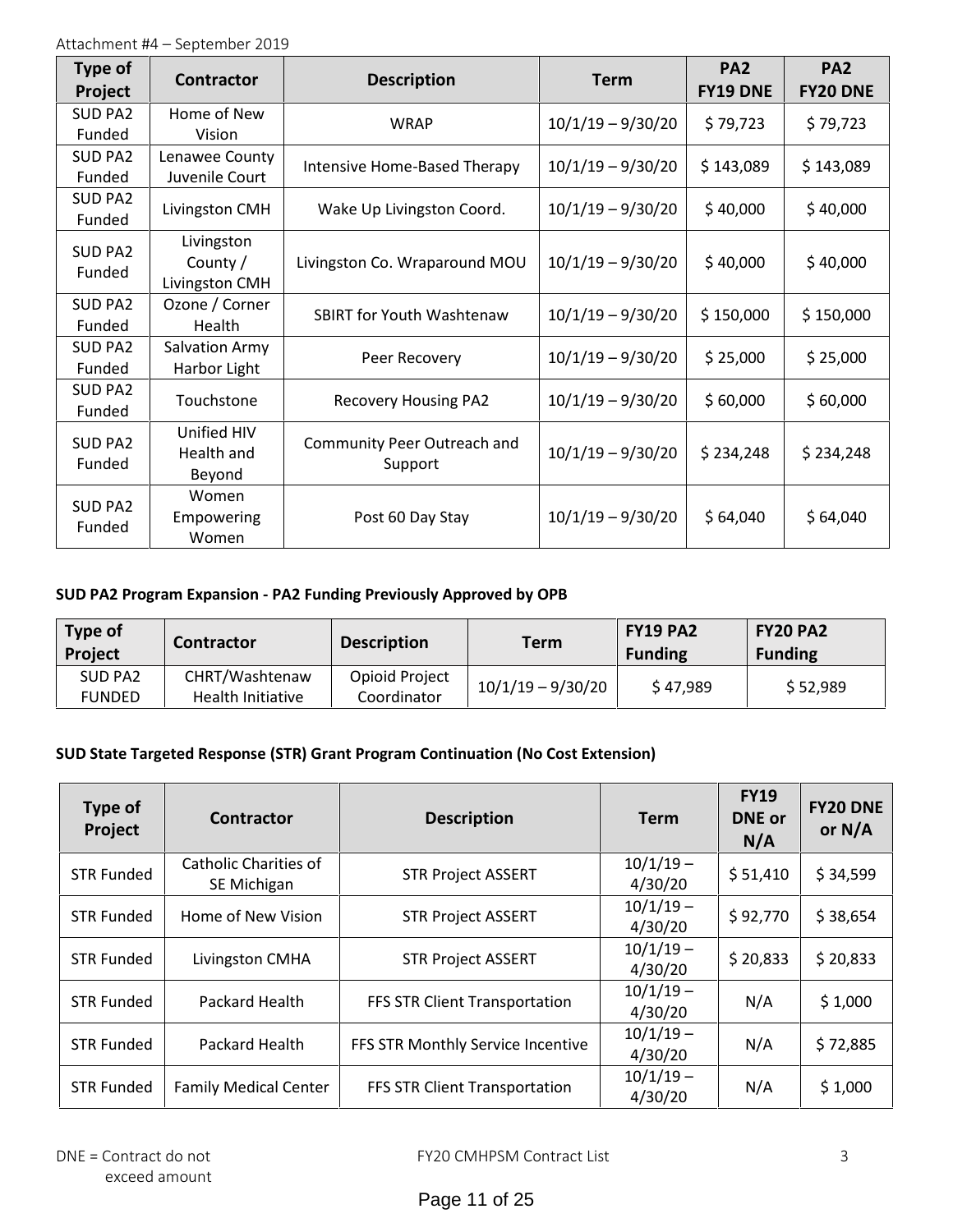Attachment #4 – September 2019

| <b>STR Funded</b> | <b>Family Medical Center</b>   | FFS STR Monthly Service Incentive            | $10/1/19 -$<br>4/30/20 | N/A      | \$77,970 |
|-------------------|--------------------------------|----------------------------------------------|------------------------|----------|----------|
| <b>STR Funded</b> | Key Development                | FFS STR Client Transportation                | $10/1/19 -$<br>4/30/20 | N/A      | \$1,000  |
| <b>STR Funded</b> | Key Development                | FFS STR Monthly Service Incentive            | $10/1/19 -$<br>4/30/20 | N/A      | \$6,780  |
| <b>STR Funded</b> | Salvation Army Harbor<br>Light | FFS STR Client Transportation                | $10/1/19 -$<br>4/30/20 | N/A      | \$1,000  |
| <b>STR Funded</b> | Salvation Army Harbor<br>Light | FFS STR Monthly Service Incentive            | $10/1/19 -$<br>4/30/20 | N/A      | \$11,865 |
| STR Funded        | Lenawee CMHA                   | <b>STR Strengthening Families</b><br>Program | $10/1/19 -$<br>4/30/20 | \$30,000 | \$10,416 |

# **State Opioid Response (SOR) Grant Program Continuation**

| Type of<br>Project | <b>Contractor</b>                            | <b>Description</b>                                         | <b>Term</b>                        | <b>FY19 DNE</b><br>or $N/A$ | <b>FY20 DNE</b><br>or $N/A$ |
|--------------------|----------------------------------------------|------------------------------------------------------------|------------------------------------|-----------------------------|-----------------------------|
| <b>SOR Funded</b>  | Livingston CMHA                              | SOR Overdose Education and<br><b>Naloxone Distribution</b> | $10/1/19 -$<br>9/30/20             | \$10,000                    | \$10,000                    |
| <b>SOR Funded</b>  | Livingston CMHA                              | <b>SOR Recovery Housing</b>                                | $10/1/19 -$<br>9/30/20             | \$21,113                    | \$21,113                    |
| <b>SOR Funded</b>  | Livingston CMHA                              | <b>SOR OUD Recovery Services</b>                           | $10/1/19 -$<br>9/30/20             | \$17,789                    | \$17,790                    |
| <b>SOR Funded</b>  | Home of New Vision                           | <b>SOR Recovery Housing MAT</b><br>House for Women         | $10/1/19 -$<br>\$60,000<br>9/30/20 |                             | \$60,000                    |
| <b>SOR Funded</b>  | Home of New Vision                           | <b>SOR Outpatient Peer Support</b>                         | $10/1/19 -$<br>9/30/20             | \$47,439                    | \$47,439                    |
| <b>SOR Funded</b>  | Home of New Vision                           | <b>SOR OUD Recovery Services</b>                           | $10/1/19 -$<br>9/30/20             | \$17,789                    | \$17,789                    |
| <b>SOR Funded</b>  | <b>Workit Health</b>                         | <b>SOR OUD Treatment</b>                                   | $10/1/19 -$<br>9/30/20             | \$52,500                    | \$94,877                    |
| <b>SOR Funded</b>  | EMU                                          | <b>SOR Prime for Life</b>                                  | $10/1/19 -$<br>9/30/20             | \$32,834                    | \$32,833                    |
| <b>SOR Funded</b>  | St. Joe Mercy Chelsea                        | <b>SOR Guiding Good Choices</b>                            | $10/1/19 -$<br>9/30/20             | \$62,043                    | \$62,043                    |
| <b>SOR Funded</b>  | <b>Family Medical Center</b>                 | <b>SOR Outpatient Peer Support</b>                         | $10/1/19 -$<br>9/30/20             | \$47,439                    | \$47,439                    |
| <b>SOR Funded</b>  | <b>Catholic Charities of</b><br>Southeast MI | <b>SOR OUD Recovery Services</b>                           | $10/1/19 -$<br>9/30/20             | \$17,790                    | \$17,789                    |
| <b>SOR Funded</b>  | Lenawee CMHA                                 | <b>SOR OUD Recovery Services</b>                           | $10/1/19 -$<br>9/30/20             | \$17,789                    | \$17,789                    |
| <b>SOR Funded</b>  | Monroe CMHA                                  | SOR MI REP II                                              | $10/1/19 -$<br>9/30/20             | \$424,171                   | $$142,035*$                 |

\*Anticipated reallocation of Block Grant funds by MDHHS to match FY19 funding level.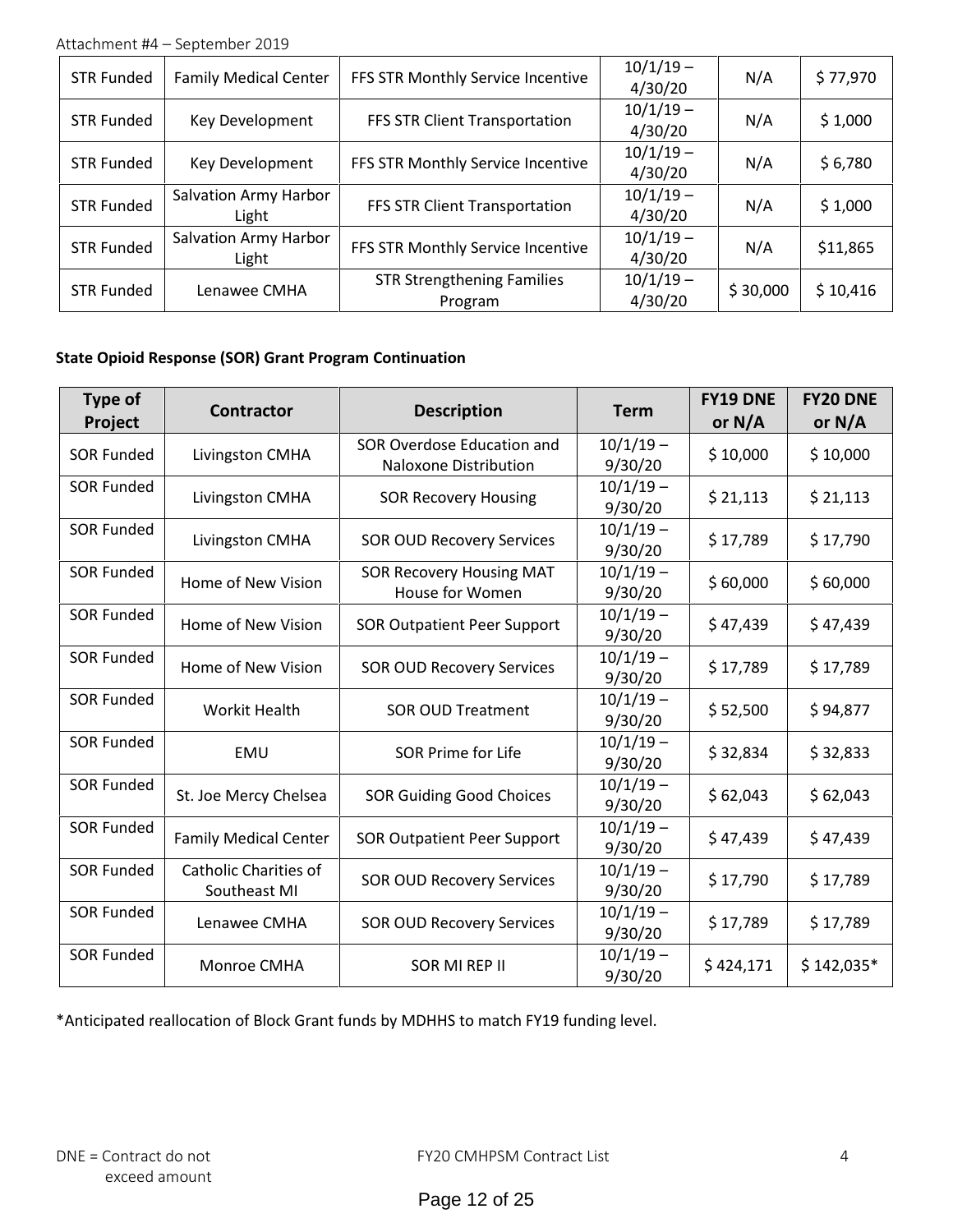## **State Opioid Response (SOR) Supplemental Grant Program Continuation**

| <b>Type of Project</b>     | <b>Description</b><br>Contractor |                                   | <b>Term</b>            | <b>FY19 DNE</b><br>or $N/A$ | <b>FY20 DNE</b><br>or $N/A$ |
|----------------------------|----------------------------------|-----------------------------------|------------------------|-----------------------------|-----------------------------|
| SOR Supplemental<br>Funded | Workit<br>Health                 | SOR Supplemental OUD<br>Treatment | $10/1/19 -$<br>9/30/20 | \$22,500                    | \$105,400                   |

#### **SUD Other Services- Program Continuation - PA2 Funding Previously Approved by OPB**

| Type of<br>Project | <b>Contractor</b> | <b>Description</b> | Term        | <b>FY19 Block</b><br>Grant<br><b>Funding</b> | <b>FY19 PA2</b><br><b>Funding</b> | <b>FY20 Block</b><br>Grant<br><b>Funding</b> | <b>FY20 PA2</b><br><b>Funding</b> |
|--------------------|-------------------|--------------------|-------------|----------------------------------------------|-----------------------------------|----------------------------------------------|-----------------------------------|
| SUD Other          | Catholic          | Case               | $10/1/19 -$ | \$119,866                                    |                                   | \$119,866                                    |                                   |
| <b>Services</b>    | Charities of      | Management &       | 9/30/20     |                                              |                                   |                                              |                                   |
|                    | SE MI             | Peer Supports      |             |                                              |                                   |                                              |                                   |
| SUD Other          | Catholic          | Monroe             | $10/1/19 -$ | \$181,680                                    | \$103,333                         | \$181,680                                    | \$103,333                         |
| <b>Services</b>    | Charities of      | Engagement         | 9/30/20     |                                              |                                   |                                              |                                   |
|                    | SE MI             | Center             |             |                                              |                                   |                                              |                                   |
| SUD Other          | Home of           | Engagement         | $10/1/19 -$ | \$160,000                                    | \$240,000                         | \$160,000                                    | \$240,000                         |
| <b>Services</b>    | New Vision        | Center             | 9/30/20     |                                              |                                   |                                              |                                   |
| SUD Other          | Home of           | Recovery           | $10/1/19 -$ | \$134,998                                    | \$244,274                         | \$134,998                                    | \$244,274                         |
| <b>Services</b>    | New Vision        | Support            | 9/30/20     |                                              |                                   |                                              |                                   |
|                    |                   | <b>Services</b>    |             |                                              |                                   |                                              |                                   |
| SUD Other          | Livingston        | Livingston         | $10/1/19 -$ | \$100,694                                    | \$401,041                         | \$100,694                                    | \$401,041                         |
| <b>Services</b>    | <b>CMH</b>        | Engagement         | 9/30/20     |                                              |                                   |                                              |                                   |
|                    |                   | Center             |             |                                              |                                   |                                              |                                   |

## **SUD Other Services- Program Expansion - PA2 Funding Previously Approved by OPB**

| Type of<br>Project           | Contractor                        | <b>Description</b>              | Term               | <b>FY19 Block</b><br>Grant<br><b>Funding</b> | <b>FY19 PA2</b><br><b>Funding</b> | <b>FY20 Block</b><br>Grant<br><b>Funding</b> | <b>FY20 PA2</b><br><b>Funding</b> |
|------------------------------|-----------------------------------|---------------------------------|--------------------|----------------------------------------------|-----------------------------------|----------------------------------------------|-----------------------------------|
| SUD Other<br><b>Services</b> | Lenawee<br><b>CMH</b>             | Lenawee<br>Engagement<br>Center | 10/1/19<br>9/30/20 | \$159,964                                    | \$133,739                         |                                              | \$472,698                         |
| SUD Other<br>Services        | Catholic<br>Charities of<br>SE MI | Monroe<br>Engagement<br>Center  | 10/1/19<br>9/30/20 | \$181,680                                    | \$103,333                         | \$181,680*                                   | $$103,333*$                       |

\*Monroe Engagement Center expansion funding amounts will likely be brought back to a future OPB and Regional Board after an analysis of FY19 costs.

#### **SUD Women's Specialty Continuation Funding- PA2 Funding Previously Approved by OPB**

| Type of<br>Project | Contractor   | <b>Description</b> | Term    | <b>FY19 Block</b><br>Grant<br><b>Funding</b> | <b>FY19 PA2</b><br><b>Funding</b> | <b>FY20 Block</b><br>Grant<br><b>Funding</b> | <b>FY20 PA2</b><br><b>Funding</b> |
|--------------------|--------------|--------------------|---------|----------------------------------------------|-----------------------------------|----------------------------------------------|-----------------------------------|
| Women's            | Catholic     | Women's            | 10/1/19 | \$94,293                                     | \$100,000                         | \$94,293                                     | \$100,000                         |
| Specialty          | Charities of | Specialty          |         |                                              |                                   |                                              |                                   |
|                    | SE MI        |                    | 9/30/20 |                                              |                                   |                                              |                                   |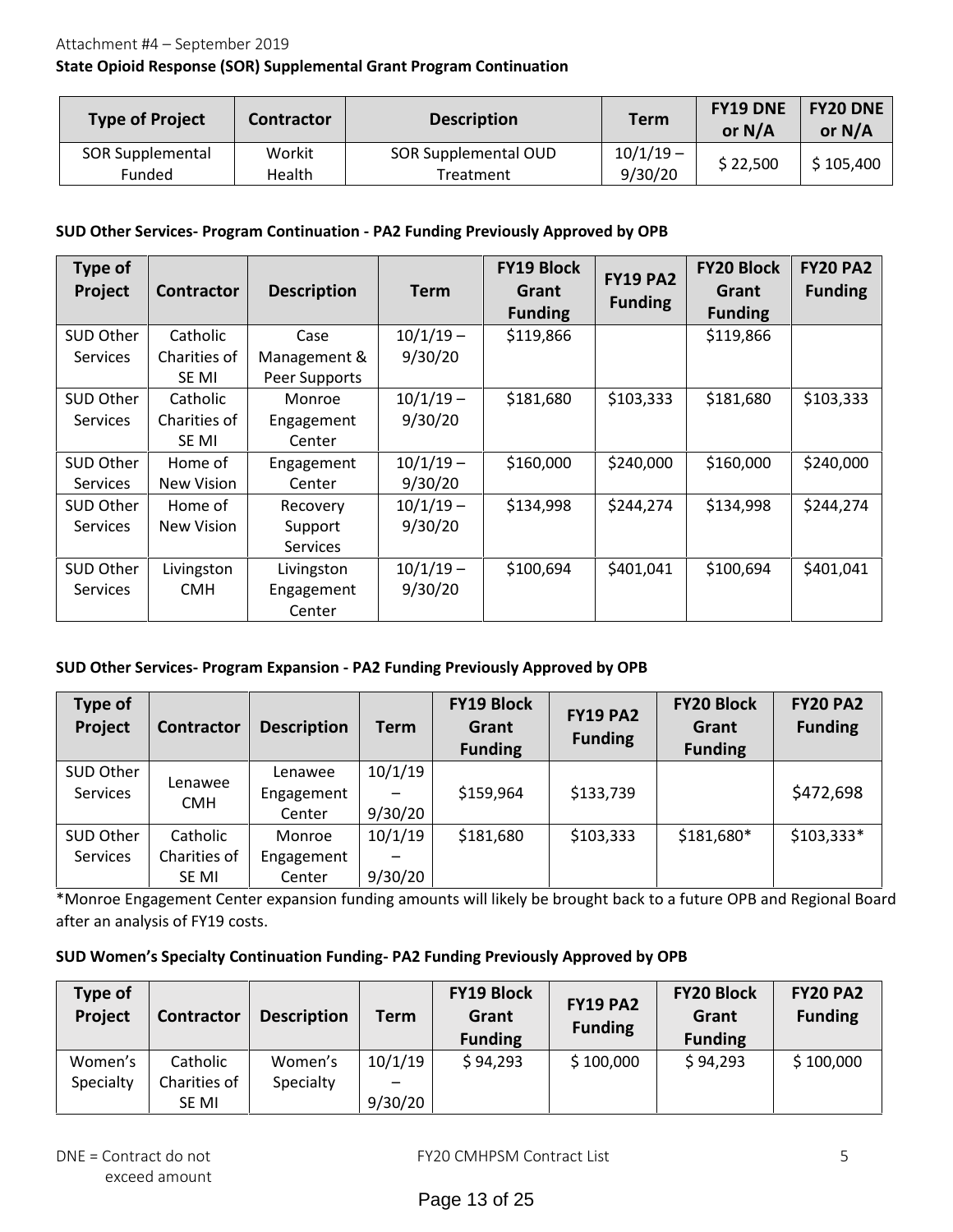| Type of<br>Project | <b>Contractor</b> | <b>Description</b> | <b>Term</b> | <b>FY19 Block</b><br>Grant<br><b>Funding</b> | <b>FY19 PA2</b><br><b>Funding</b> | <b>FY20 Block</b><br>Grant<br><b>Funding</b> | <b>FY20 PA2</b><br><b>Funding</b> |
|--------------------|-------------------|--------------------|-------------|----------------------------------------------|-----------------------------------|----------------------------------------------|-----------------------------------|
| Women's            | Home of           | Women's            | 10/1/19     | \$174,458                                    | \$142,952                         | \$174,458                                    | \$142,952                         |
| Specialty          | New Vision        | Specialty          |             |                                              |                                   |                                              |                                   |
|                    |                   |                    | 9/30/20     |                                              |                                   |                                              |                                   |
| Women's            | Lenawee           | Women's            | 10/1/19     | \$23,658                                     |                                   | \$23,658                                     |                                   |
| Specialty          | <b>CMH</b>        | Specialty          |             |                                              |                                   |                                              |                                   |
|                    |                   |                    | 9/30/20     |                                              |                                   |                                              |                                   |
| Women's            | Livingston        | Women's            | 10/1/19     | \$123,248                                    |                                   | \$123,248                                    |                                   |
| Specialty          | <b>CMH</b>        | Specialty          |             |                                              |                                   |                                              |                                   |
|                    |                   |                    | 9/30/20     |                                              |                                   |                                              |                                   |
| Women's            | Home of           | Enhancing          | 10/1/19     | \$115,619                                    |                                   | \$115,619                                    |                                   |
| Specialty          | New Vision        | Pregnant           |             |                                              |                                   |                                              |                                   |
|                    |                   | Women              | 9/30/20     |                                              |                                   |                                              |                                   |
|                    |                   | Opiate Team        |             |                                              |                                   |                                              |                                   |

# **SUD Prevention Continuation Funding – PA2 Funding Previously Approved by OPB**

| <b>Type of</b><br>Project | <b>Contractor</b>            | <b>Description</b>        | <b>Term</b> | <b>FY19 Block</b><br>Grant | <b>FY19 PA2</b><br><b>Funding</b> | <b>FY20 Block</b><br>Grant | <b>FY20 PA2</b><br><b>Funding</b> |
|---------------------------|------------------------------|---------------------------|-------------|----------------------------|-----------------------------------|----------------------------|-----------------------------------|
|                           |                              |                           |             | <b>Funding</b>             |                                   | <b>Funding</b>             |                                   |
| <b>SUD</b>                | Catholic                     | Student                   | 10/1/19     |                            |                                   |                            |                                   |
| Prevention                | Charities of                 | Leadership                |             | \$114,318                  |                                   | \$114,318                  |                                   |
|                           | SE MI                        | Teams                     | 9/30/20     |                            |                                   |                            |                                   |
| <b>SUD</b>                | Catholic                     |                           | 10/1/19     |                            |                                   |                            |                                   |
| Prevention                | Social                       | CAGE                      |             | \$28,727                   |                                   | \$28,727                   |                                   |
|                           | Services of                  | Screening                 | 9/30/20     |                            |                                   |                            |                                   |
|                           | Washtenaw                    |                           |             |                            |                                   |                            |                                   |
| SUD                       | Catholic                     |                           | 10/1/19     |                            |                                   |                            |                                   |
| Prevention                | Social                       | Get                       |             | \$30,965                   |                                   | \$30,965                   |                                   |
|                           | Services of                  | Connected                 | 9/30/20     |                            |                                   |                            |                                   |
|                           | Washtenaw                    |                           |             |                            |                                   |                            |                                   |
| SUD                       | Catholic                     |                           | 10/1/19     |                            |                                   |                            |                                   |
| Prevention                | Social                       | Prevention                |             | \$10,000                   |                                   | \$10,000                   |                                   |
|                           | Services of                  | <b>Services</b>           | 9/30/20     |                            |                                   |                            |                                   |
|                           | Washtenaw                    |                           |             |                            |                                   |                            |                                   |
| <b>SUD</b>                | Eastern                      | Prevention                | 10/1/19     |                            |                                   |                            |                                   |
| Prevention                | Michigan                     | Theatre                   |             | \$73,647                   |                                   | \$73,647                   |                                   |
|                           |                              | Collective                | 9/30/20     |                            |                                   |                            |                                   |
| <b>SUD</b>                | Karen                        | Lenawee                   | 10/1/19     |                            |                                   |                            |                                   |
| Prevention                | Bergbower<br>&<br>Associates | Synar/DYTUR<br>Prevention | 9/30/20     | \$21,432                   | \$3,000                           | \$21,432                   | \$3,000                           |
| <b>SUD</b>                | Karen                        |                           | 10/1/19     |                            |                                   |                            |                                   |
| Prevention                | Bergbower                    | Livingston                |             |                            |                                   |                            |                                   |
|                           | &<br>Associates              | Synar/DYTUR<br>Prevention | 9/30/20     | \$19,901                   | \$1,400                           | \$19,901                   | \$1,400                           |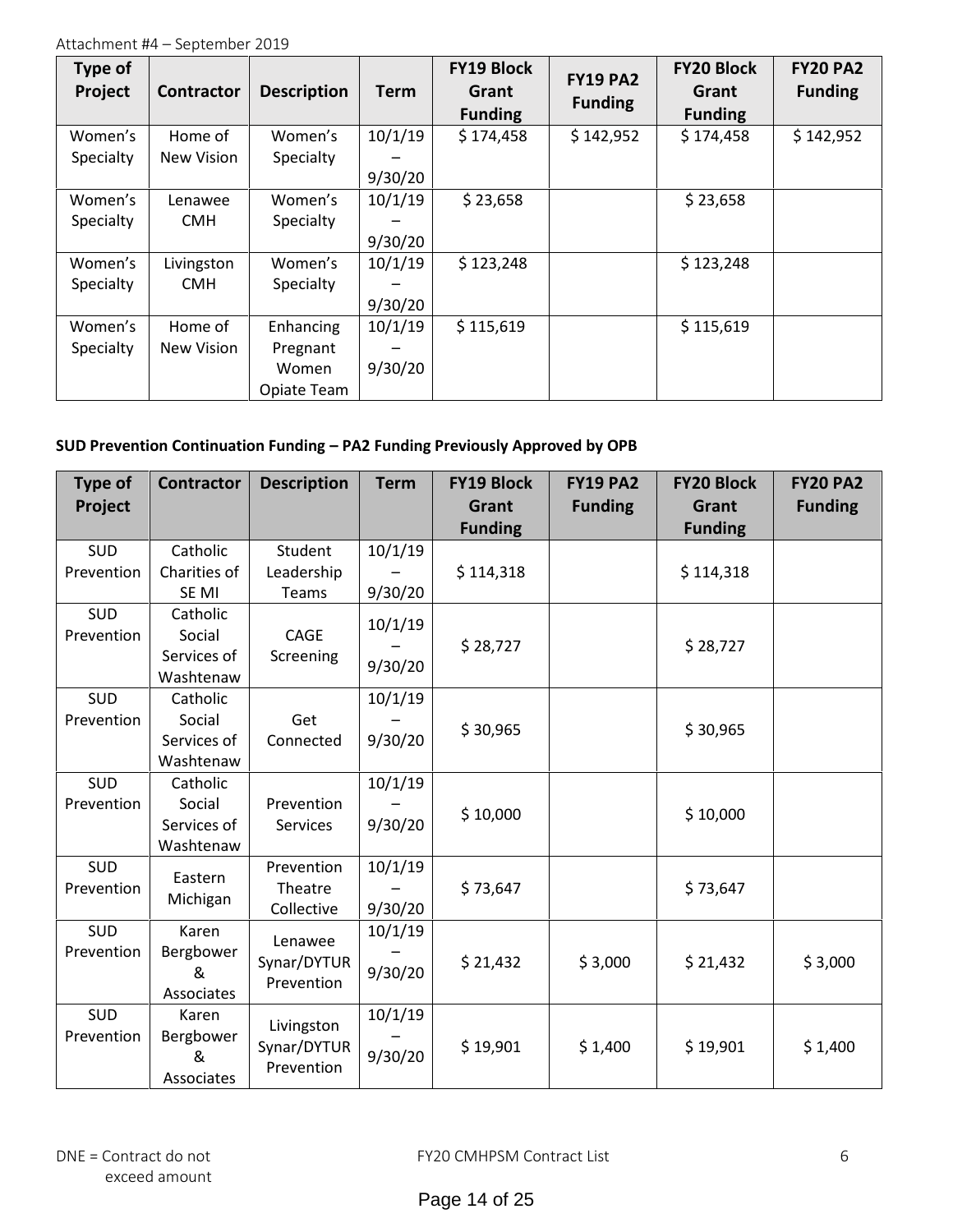| <b>Type of</b><br>Project | <b>Contractor</b>                             | <b>Description</b>                         | <b>Term</b>        | <b>FY19 Block</b><br>Grant<br><b>Funding</b> | <b>FY19 PA2</b><br><b>Funding</b> | <b>FY20 Block</b><br>Grant<br><b>Funding</b> | <b>FY20 PA2</b><br><b>Funding</b> |
|---------------------------|-----------------------------------------------|--------------------------------------------|--------------------|----------------------------------------------|-----------------------------------|----------------------------------------------|-----------------------------------|
| <b>SUD</b><br>Prevention  | Karen<br>Bergbower<br>&<br>Associates         | Monroe<br>Synar/DYTUR<br>Prevention        | 10/1/19<br>9/30/20 | \$28,575                                     | \$1,600                           | \$28,575                                     | \$1,600                           |
| SUD<br>Prevention         | Karen<br>Bergbower<br>&<br>Associates         | Washtenaw<br>Synar/DYTUR<br>Prevention     | 10/1/19<br>9/30/20 | \$43,099                                     | \$2,000                           | \$43,099                                     | \$2,000                           |
| SUD<br>Prevention         | Lenawee<br><b>CMH</b>                         | Community<br><b>Trials</b><br>Intervention | 10/1/19<br>9/30/20 | \$23,194                                     | \$1,000                           |                                              |                                   |
| SUD<br>Prevention         | Lenawee<br><b>CMH</b>                         | Do Your Part                               | 10/1/19<br>9/30/20 | \$13,787                                     |                                   |                                              |                                   |
| SUD<br>Prevention         | Lenawee<br><b>CMH</b>                         | Student<br>Leadership<br>Teams             | 10/1/19<br>9/30/20 | \$32,019                                     |                                   |                                              |                                   |
| SUD<br>Prevention         | Livingston<br>County<br>Catholic<br>Charities | <b>CBSG</b>                                | 10/1/19<br>9/30/20 | \$47,449                                     |                                   | \$47,449                                     |                                   |
| SUD<br>Prevention         | Livingston<br>County<br>Catholic<br>Charities | <b>CMCA</b>                                | 10/1/19<br>9/30/20 | \$73,145                                     | \$3,000                           | \$73,145                                     | \$3,000                           |
| SUD<br>Prevention         | Livingston<br>County<br>Catholic<br>Charities | Safe Homes                                 | 10/1/19<br>9/30/20 | \$4,000                                      |                                   | \$4,000                                      |                                   |
| SUD<br>Prevention         | Livingston<br>County<br>Catholic<br>Charities | Youth Led<br>Prevention                    | 10/1/19<br>9/30/20 | \$59,142                                     |                                   | \$59,142                                     |                                   |
| SUD<br>Prevention         | St. Joe's<br>Mercy -<br>Chelsea               | <b>SRSLY</b>                               | 10/1/19<br>9/30/20 | \$48,509                                     |                                   | \$48,509                                     |                                   |
| SUD<br>Prevention         | University<br>of Michigan                     | Project<br>Success                         | 10/1/19<br>9/30/20 | \$58,800                                     |                                   | \$58,800                                     |                                   |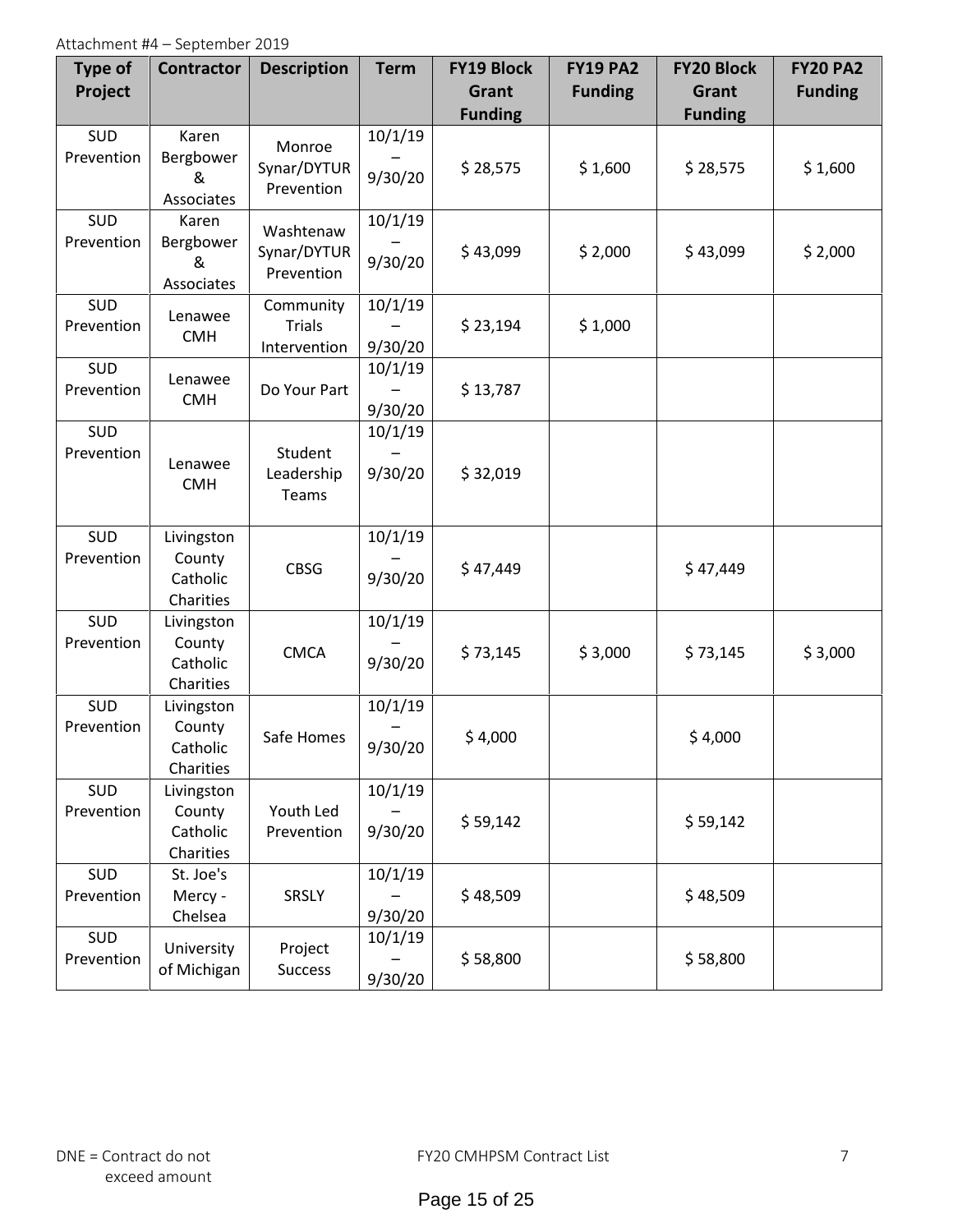#### Attachment #4 – September 2019

#### **SUD Prevention Program Continuation – Funding Shift from Block Grant to PA2**

| <b>Type of</b><br>Project | <b>Contractor</b>         | <b>Description</b> | Term                | <b>FY19 Block</b><br><b>Grant Funding</b> | <b>FY19 PA2</b><br><b>Funding</b> | <b>FY20 PA2</b><br><b>Funding</b> |
|---------------------------|---------------------------|--------------------|---------------------|-------------------------------------------|-----------------------------------|-----------------------------------|
| <b>SUD</b>                | Livingston County         | Project            | $10/1/19 - 9/30/20$ | \$212,368                                 |                                   | \$212,368                         |
| Prevention                | <b>Catholic Charities</b> | <b>Success</b>     |                     |                                           |                                   |                                   |
| <b>SUD</b>                | <b>Monroe County</b>      | <b>SUD</b>         | $10/1/19 - 9/30/20$ | \$117,469                                 |                                   | \$117,469                         |
| Prevention                | ISD.                      | Prevention         |                     |                                           |                                   |                                   |
| <b>SUD</b>                | University of             | Project            | $10/1/19 - 9/30/20$ | \$58,800                                  |                                   | \$58,800                          |
| Prevention                | Michigan                  | <b>Success</b>     |                     |                                           |                                   |                                   |

#### **SUD Prevention Program Expansion – PA2 Funding Previously Approved by OPB**

| Type of<br>Project | <b>Contractor</b> | <b>Description</b> | <b>Term</b> | <b>FY19 Block</b><br>Grant<br><b>Funding</b> | <b>FY19 PA2</b><br><b>Funding</b> | <b>FY20 PA2</b> |
|--------------------|-------------------|--------------------|-------------|----------------------------------------------|-----------------------------------|-----------------|
| <b>SUD</b>         | Karen Bergbower   | Vaping             | $10/1/19 -$ |                                              | \$20,687                          | \$27,128        |
| Prevention         | & Associates      | Initiative         | 9/30/20     |                                              |                                   |                 |
| <b>SUD</b>         | St. Joe's Mercy - | Project            | $10/1/19 -$ | \$55,428                                     |                                   | \$88,670        |
| Prevention         | Chelsea           | <b>Success</b>     | 9/30/20     |                                              |                                   |                 |

#### **SUD Prevention New Program - PA2 Funding Previously Approved by OPB**

| <b>Type of</b><br>Project | <b>Contractor</b>                           | <b>Description</b>                                                 | Term                   | <b>FY19 Block</b><br>Grant<br><b>Funding</b> | <b>FY19 PA2</b><br><b>Funding</b> | <b>FY20 PA2</b> |
|---------------------------|---------------------------------------------|--------------------------------------------------------------------|------------------------|----------------------------------------------|-----------------------------------|-----------------|
| <b>SUD</b><br>Prevention  | United Way of<br>Monroe/Lenawee<br>Counties | <b>Monroe County</b><br>Substance Abuse<br>Prevention<br>Coalition | $10/1/19 -$<br>9/30/20 |                                              |                                   | \$100,000       |

# **Memorandums of Understanding / Coordination Agreements / Data-Use Agreements (No Funding)**

|                            | <b>Current Medicaid Health Plan Coordination Agreements</b> |
|----------------------------|-------------------------------------------------------------|
| Aetna Health Plan          |                                                             |
| <b>Blue Cross Complete</b> |                                                             |
| McLaren Health Plan        |                                                             |
| Meridian Health Plan       |                                                             |
| Molina Healthcare          |                                                             |
| UnitedHealthcare           |                                                             |

| <b>Electronic Health Record Data Exchange Agreement</b>     |
|-------------------------------------------------------------|
| MiHIN (Michigan Health Information Network Shared Services) |
| <b>Great Lakes Health Connect</b>                           |

**DNE = Contract do not FY20 CMHPSM Contract List 8**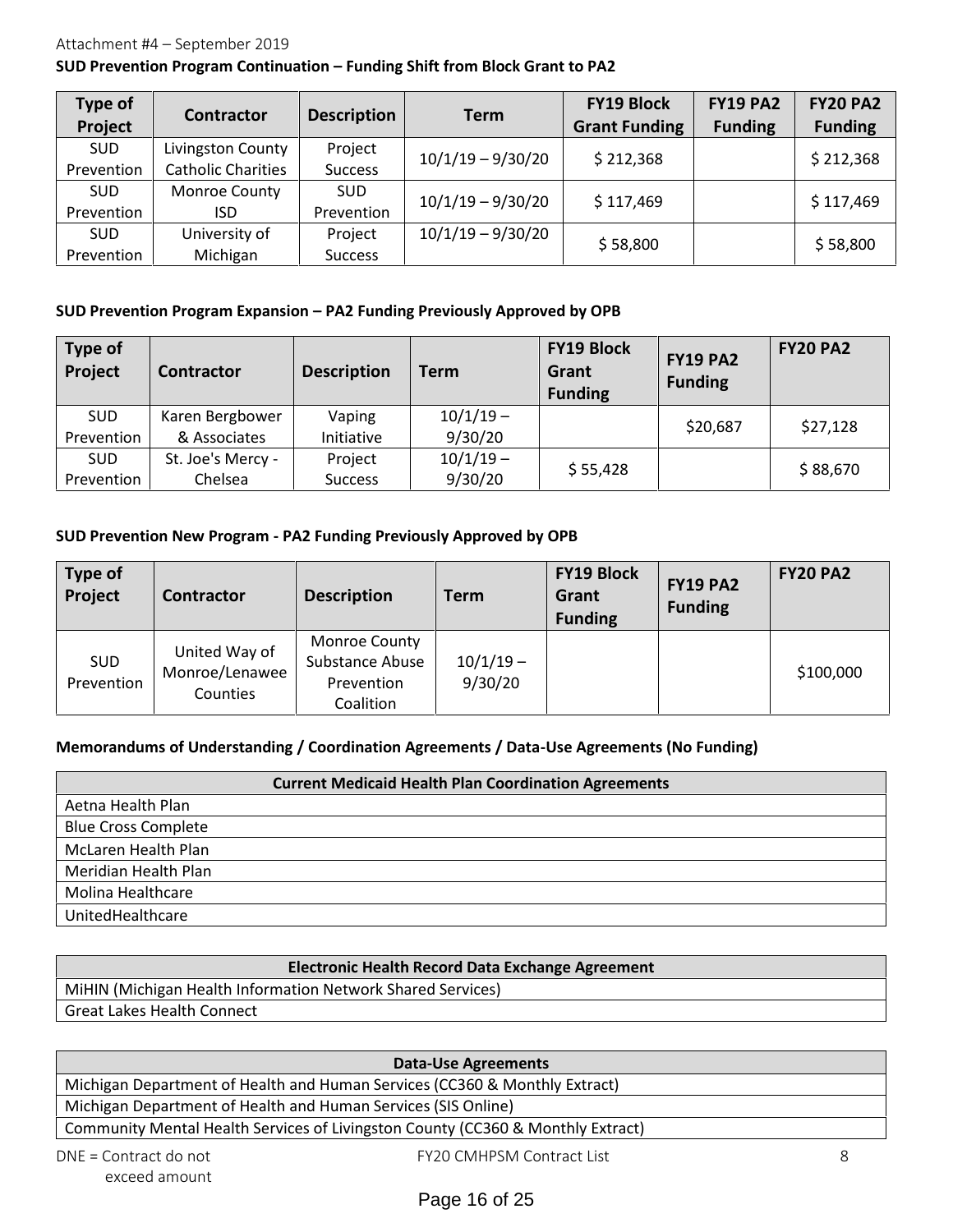| Lenawee Community Mental Health Authority (CC360 & Monthly Extract & SIS Online) |
|----------------------------------------------------------------------------------|
| Monroe Community Mental Health Authority (CC360 & Monthly Extract & SIS Online)  |
| Washtenaw County Community Mental Health (CC360 & Monthly Extract & SIS Online)  |
| PCE Systems (CC360 & Monthly Extract)                                            |

#### **SUD Fee-For-Service In-Network Contracts**

| <b>Contractor</b>                        | <b>FY19-20 Term</b> |
|------------------------------------------|---------------------|
| Ann Arbor Treatment Center - CRC Health  | $10/1/18 - 9/30/20$ |
| <b>Bear River</b>                        | $10/1/18 - 9/30/20$ |
| <b>Catholic Charities of SE Michigan</b> | $10/1/18 - 9/30/20$ |
| Dawn Inc                                 | $10/1/18 - 9/30/20$ |
| Hegira                                   | $10/1/18 - 9/30/20$ |
| Boysville/Holy Cross/Kairos              | $10/1/18 - 9/30/20$ |
| Home of New Vision                       | $10/1/18 - 9/30/20$ |
| Passion of Mind                          | $10/1/18 - 9/30/20$ |
| Personalized Nursing Light House         | $10/1/18 - 9/30/20$ |
| <b>Premier Services</b>                  | $10/1/18 - 9/30/20$ |
| Salvation Army Harbor Light              | $10/1/18 - 9/30/20$ |
| Therapeutics, LLC.                       | $10/1/18 - 9/30/20$ |
| Touchstone                               | $10/1/18 - 9/30/20$ |
| Trinity Health - Greenbrook              | $10/1/18 - 9/30/20$ |
| Women Empowering Women                   | $10/1/18 - 9/30/20$ |

# **SUD Fee-For-Service (Out of Network) Contracts**

| <b>Contractor</b>       | Term                |
|-------------------------|---------------------|
| Sacred Heart            | $10/1/18 - 9/30/20$ |
| <b>Victory Clinical</b> | $10/1/18 - 9/30/20$ |

# **FY20 CMHPSM SUD Fee-For-Service Contract Standard Fee Schedules**

| <b>FY20 SUD Fee-for-Service Contract Fee Schedule</b> |    |                               |                 |          | <b>COVERAGE</b> |  |         |              | 10/1/2019                                |
|-------------------------------------------------------|----|-------------------------------|-----------------|----------|-----------------|--|---------|--------------|------------------------------------------|
| <b>HCPCS/</b><br><b>CPT</b>                           |    | <b>MOD SERVICE</b>            | <b>DURATION</b> | Rate     |                 |  |         |              | MED HMP SABG PA2 Difference<br>from FY19 |
| 90791                                                 | HF | <b>Psychiatric Evaluation</b> | Encounter       | \$100.00 |                 |  |         |              |                                          |
| 90792                                                 | HF | <b>Psychiatric Evaluation</b> | Encounter       | \$175.00 | ✓               |  |         | ✓            |                                          |
| 90832                                                 | HF | 30 minutes of Psychotherapy   | Encounter       | \$60.00  | ✓               |  | $\cdot$ | $\checkmark$ |                                          |
| 90834                                                 | HF | 45 minutes of Psychotherapy   | Encounter       | \$85.00  | ✓               |  |         | √            |                                          |
| 90837                                                 | HF | 60 minutes of Psychotherapy   | Encounter       | \$110.00 |                 |  |         | $\checkmark$ |                                          |
| 90853                                                 | HF | Group Therapy per Session     | Encounter       | \$26.00  | ✓               |  |         |              |                                          |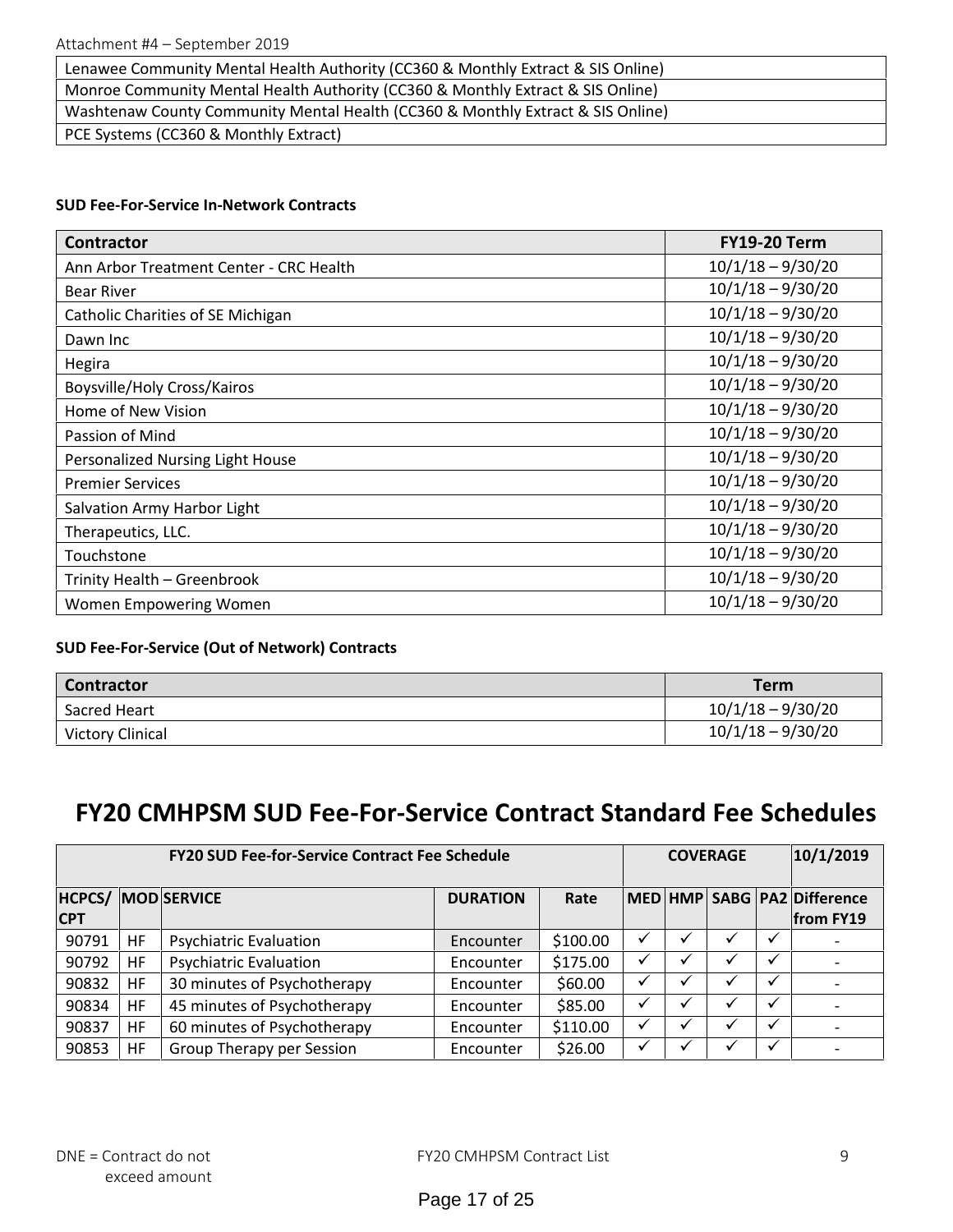| <b>FY20 SUD Fee-for-Service Contract Fee Schedule</b> |    |                                                                                                                                                                                                                                          |                 |          |                         | <b>COVERAGE</b>         |              | 10/1/2019    |                                          |
|-------------------------------------------------------|----|------------------------------------------------------------------------------------------------------------------------------------------------------------------------------------------------------------------------------------------|-----------------|----------|-------------------------|-------------------------|--------------|--------------|------------------------------------------|
| <b>CPT</b>                                            |    | <b>HCPCS/ MOD SERVICE</b>                                                                                                                                                                                                                | <b>DURATION</b> | Rate     |                         |                         |              |              | MED HMP SABG PA2 Difference<br>from FY19 |
| 96372                                                 |    | Therapeutic, prophylactic, diagnostic<br>injection, doctor on site<br>Administration<br>Medication<br>therapeutic,<br>prophylactic,<br>or<br>diagnostic<br>injection<br>(specify<br>substance or drug); subcutaneous or<br>intramuscular | Encounter       | \$30.00  | $\checkmark$            | ✓                       | ✓            | ✓            |                                          |
| 97810                                                 |    | Acupuncture 1 or more needles,<br>initial 15 minutes                                                                                                                                                                                     | Encounter       | \$40.00  |                         |                         | $\checkmark$ | $\checkmark$ |                                          |
| 97811                                                 |    | Acupuncture 1 or more needles,<br>each additional 15 minutes                                                                                                                                                                             | Encounter       | \$40.00  |                         |                         | $\checkmark$ | $\checkmark$ | $\blacksquare$                           |
| 99201                                                 | HF | <b>E&amp;M New Patient Low</b>                                                                                                                                                                                                           | Encounter       | \$40.00  | $\checkmark$            | $\checkmark$            | $\checkmark$ | $\checkmark$ |                                          |
| 99202                                                 | HF | <b>E&amp;M New Patient Med</b>                                                                                                                                                                                                           | Encounter       | \$60.00  | $\checkmark$            | $\checkmark$            | $\checkmark$ | $\checkmark$ |                                          |
| 99203                                                 | HF | <b>E&amp;M New Patient High</b>                                                                                                                                                                                                          | Encounter       | \$80.00  | $\checkmark$            | $\checkmark$            | $\checkmark$ | $\checkmark$ |                                          |
| 99204                                                 | HF | <b>E&amp;M New Patient High</b>                                                                                                                                                                                                          | Encounter       | \$90.00  | $\checkmark$            | $\checkmark$            | $\checkmark$ | $\checkmark$ |                                          |
| 99205                                                 | HF | <b>E&amp;M New Patient High</b>                                                                                                                                                                                                          | Encounter       | \$100.00 | $\checkmark$            | $\checkmark$            | $\checkmark$ | $\checkmark$ | $\overline{\phantom{a}}$                 |
| 99211                                                 | HF | <b>E&amp;M Existing Patient No Doc Low</b>                                                                                                                                                                                               | Encounter       | \$30.00  | $\checkmark$            | $\checkmark$            | $\checkmark$ | $\checkmark$ | $\overline{\phantom{a}}$                 |
| 99212                                                 | HF | <b>E&amp;M Existing Patient Low</b>                                                                                                                                                                                                      | Encounter       | \$35.00  | $\checkmark$            | $\overline{\checkmark}$ | $\checkmark$ | $\checkmark$ |                                          |
| 99213                                                 | HF | <b>E&amp;M Existing Patient Med</b>                                                                                                                                                                                                      | Encounter       | \$55.00  | $\checkmark$            | $\checkmark$            | $\checkmark$ | $\checkmark$ | $\overline{\phantom{a}}$                 |
| 99214                                                 | HF | <b>E&amp;M Existing Patient Mod-High</b>                                                                                                                                                                                                 | Encounter       | \$75.00  | $\checkmark$            | $\checkmark$            | $\checkmark$ | $\checkmark$ |                                          |
| 99215                                                 | HF | <b>E&amp;M Existing Patient High</b>                                                                                                                                                                                                     | Encounter       | \$75.00  | $\blacktriangledown$    | $\checkmark$            | $\checkmark$ | $\checkmark$ |                                          |
| H0001                                                 |    | Alcohol and/or Drug Assessment                                                                                                                                                                                                           | Encounter       | \$60.00  | $\checkmark$            | $\checkmark$            | $\checkmark$ | $\checkmark$ |                                          |
| H0001                                                 | HD | Alcohol and/or Drug Assessment                                                                                                                                                                                                           | Encounter       | \$60.00  | $\checkmark$            | $\checkmark$            | $\checkmark$ | $\checkmark$ | $\overline{\phantom{a}}$                 |
| H0003                                                 |    | Laboratory analysis of specimens to<br>detect presence of alcohol or drugs.                                                                                                                                                              | Encounter       | \$15.00  | $\overline{\checkmark}$ | $\checkmark$            | $\checkmark$ | ✓            |                                          |
| H0004                                                 |    | Individual<br>Behavioral<br>Health<br><b>Counseling and Therapy</b>                                                                                                                                                                      | Per 15 mins     | \$15.00  | $\checkmark$            | $\checkmark$            | $\checkmark$ | $\checkmark$ |                                          |
| H0004                                                 | HD | Individual<br>Behavioral<br>Health<br>Counseling and Therapy                                                                                                                                                                             | Per 15 mins     | \$15.00  | $\checkmark$            | $\checkmark$            | $\checkmark$ | ✓            |                                          |
| H0005                                                 |    | Alcohol & Drug Group Counseling by<br>Clinician                                                                                                                                                                                          | Encounter       | \$26.00  | ✓                       |                         | ✓            | ✓            |                                          |
| H0005                                                 | HD | Alcohol & Drug Group Counseling by<br>Clinician                                                                                                                                                                                          | Encounter       | \$26.00  | $\checkmark$            | $\checkmark$            | $\checkmark$ | $\checkmark$ |                                          |
| H0006                                                 |    | SUD Case Management- Services<br>provided to link clients to other<br>essential medical, educational, social<br>and/or other services.                                                                                                   | Encounter       | \$30.00  |                         |                         | ✓            | ✓            |                                          |
| H0010                                                 |    | Alcohol and/or drug services; sub-<br>detoxification;<br>acute<br>medically<br>monitored residential detox (ASAM<br>Level III.7.D)                                                                                                       | Per Day         | \$175.00 | $\checkmark$            | $\checkmark$            | $\checkmark$ | ✓            |                                          |
| H0010                                                 | HA | Adolescent Alcohol and/or drug<br>services; sub-acute detoxification;<br>medically<br>monitored<br>residential<br>detox (ASAM Level III.7.D)                                                                                             | Per Day         | \$325.00 | $\checkmark$            | $\checkmark$            | $\checkmark$ | ✓            |                                          |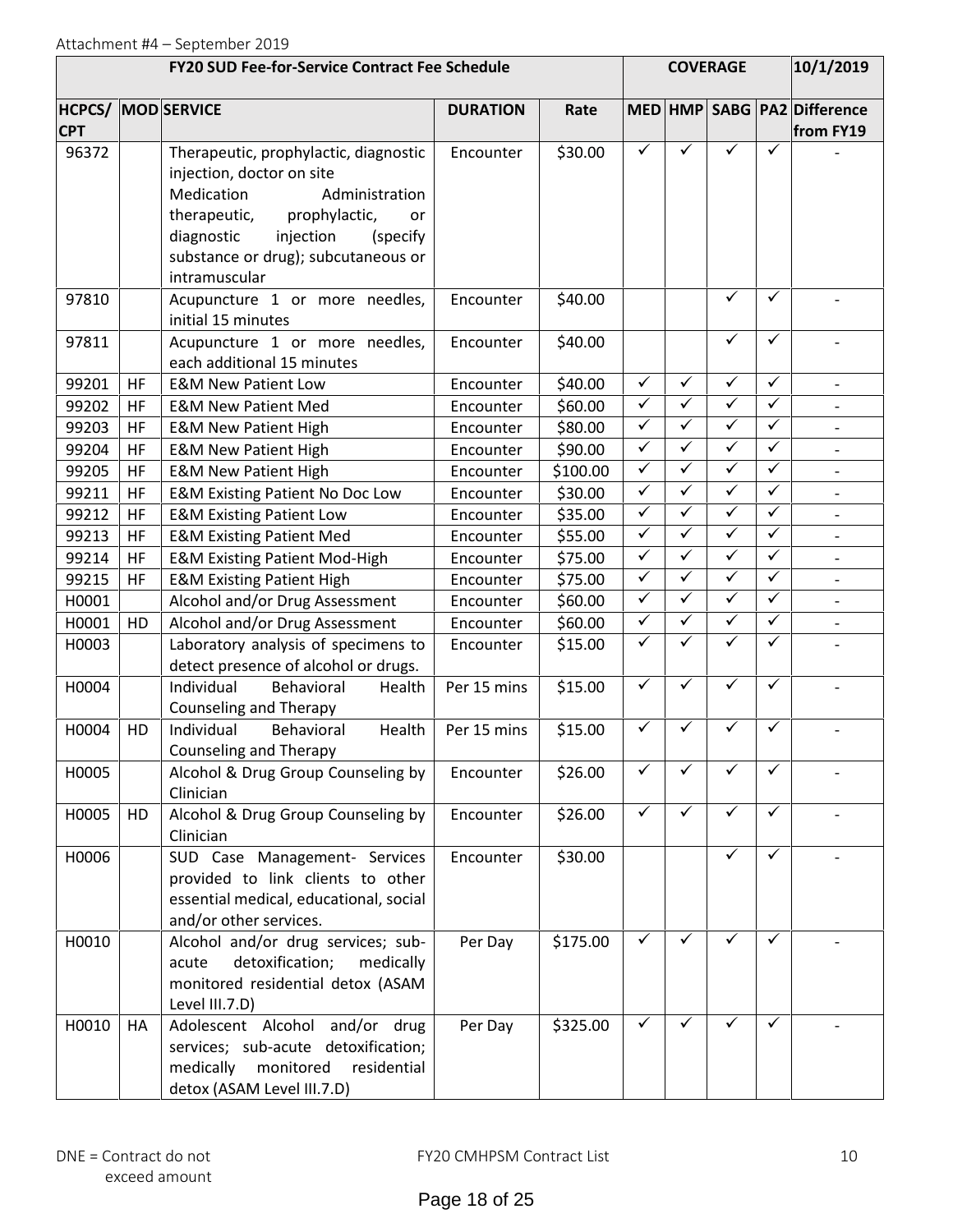| <b>FY20 SUD Fee-for-Service Contract Fee Schedule</b> |    |                                                                                                                                                                                                                                                                                                                     |                 |          | <b>COVERAGE</b> |              |              |              | 10/1/2019                                        |  |
|-------------------------------------------------------|----|---------------------------------------------------------------------------------------------------------------------------------------------------------------------------------------------------------------------------------------------------------------------------------------------------------------------|-----------------|----------|-----------------|--------------|--------------|--------------|--------------------------------------------------|--|
| <b>CPT</b>                                            |    | <b>HCPCS/ MOD SERVICE</b>                                                                                                                                                                                                                                                                                           | <b>DURATION</b> | Rate     |                 |              |              |              | MED   HMP   SABG   PA2   Difference<br>from FY19 |  |
| H0012                                                 |    | Alcohol and/or drug services; sub-<br>detoxification<br>(residential<br>acute<br>addiction program outpatient)                                                                                                                                                                                                      | Per Day         | \$175.00 | $\checkmark$    | ✓            | ✓            | ✓            |                                                  |  |
| H0012                                                 | HA | Adolescent Alcohol and/or drug<br>services; sub-acute detoxification<br>(residential<br>addiction<br>program<br>outpatient)                                                                                                                                                                                         | Per Day         | \$325.00 | $\checkmark$    | $\checkmark$ | $\checkmark$ | ✓            |                                                  |  |
| H0014                                                 |    | Alcohol and/or drug services; sub-<br>detoxification;<br>medically<br>acute<br>monitored residential detox (ASAM<br>Level I.D)                                                                                                                                                                                      | Per Day         | \$175.00 | $\checkmark$    | $\checkmark$ | ✓            | ✓            |                                                  |  |
| H0014                                                 | HA | Adolescent Alcohol and/or drug<br>services; sub-acute detoxification;<br>medically monitored<br>residential<br>detox (ASAM Level I.D)                                                                                                                                                                               | Per Day         | \$325.00 | $\checkmark$    | ✓            | ✓            | ✓            |                                                  |  |
| H0015                                                 |    | IOP Intensive Outpatient Care                                                                                                                                                                                                                                                                                       | Per Day         | \$110.00 | $\checkmark$    | ✓            | $\checkmark$ | $\checkmark$ |                                                  |  |
| H0018                                                 |    | Alcohol<br>and/or<br>drug<br>services;<br>corresponds to services provided in a<br>ASAM Level III.1 program, previously<br>referred to as short term residential<br>(non-hospital residential treatment<br>program)                                                                                                 | Per Day         | \$125.00 | $\checkmark$    | ✓            | $\checkmark$ | ✓            |                                                  |  |
| H0018                                                 | HA | Adolescent Alcohol and/or drug<br>services; corresponds to services<br>provided in a ASAM Level III.1<br>program, previously referred to as<br>short term residential (non-hospital<br>residential treatment program)                                                                                               | Per Day         | \$285.00 | $\checkmark$    | $\checkmark$ | ✓            | $\checkmark$ |                                                  |  |
| H0018                                                 | HD | Adolescent Alcohol and/or drug<br>services; corresponds to services<br>provided in a ASAM Level III.1<br>program, previously referred to as<br>short term residential (non-hospital<br>residential treatment program)                                                                                               | Per Day         | \$125.00 | ✓               |              | ✓            | ✓            |                                                  |  |
| H0019                                                 |    | Alcohol<br>and/or<br>drug<br>services;<br>corresponds to services provided in<br>ASAM Level III.3 and ASAM Level III.5<br>programs, previously referred to as<br>long-term residential (non-medical,<br>residential<br>non-acute<br>care<br>in<br>treatment program where stay is<br>typically longer than 30 days) | Per Day         | \$123.00 | $\checkmark$    | ✓            | ✓            | ✓            |                                                  |  |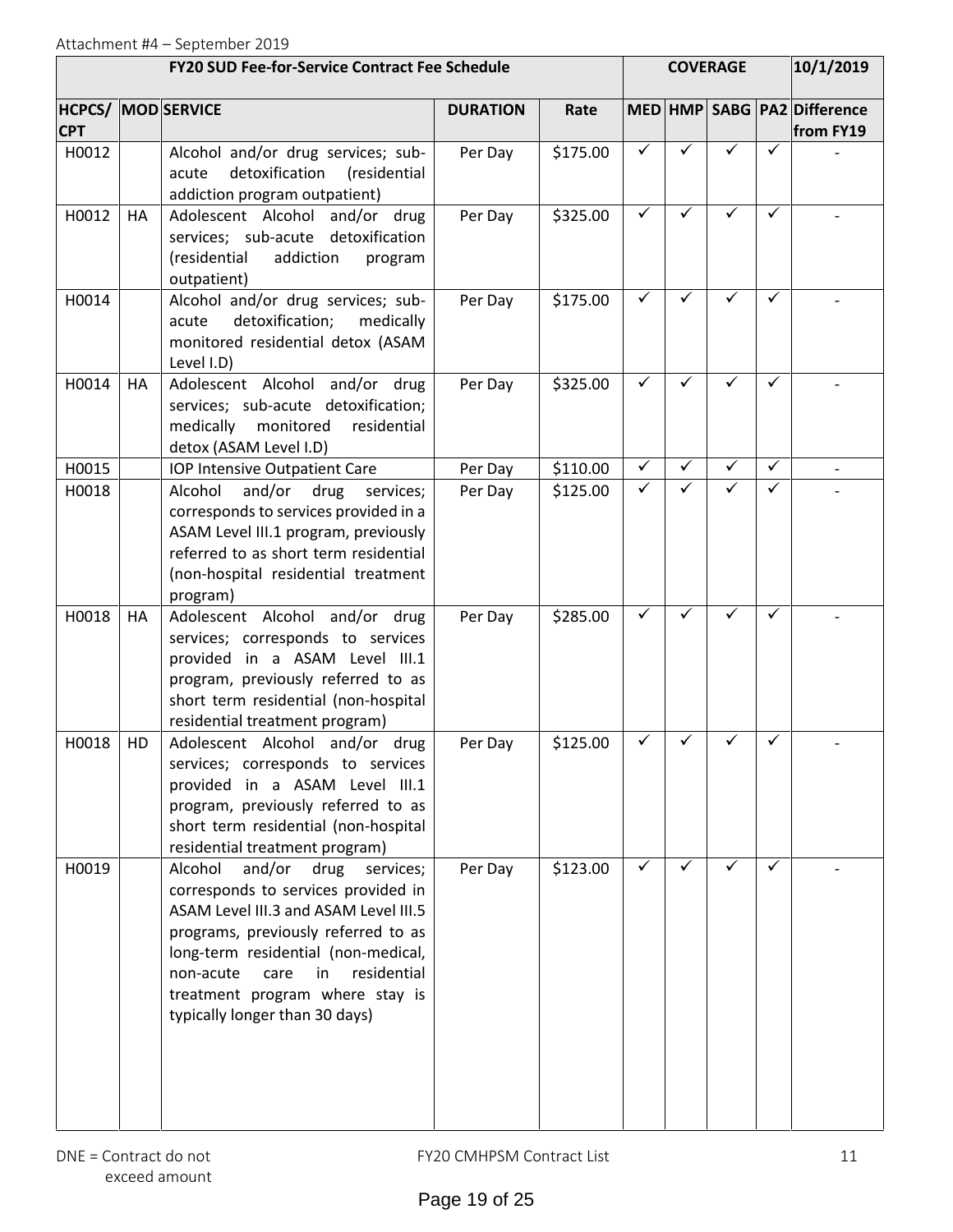| <b>FY20 SUD Fee-for-Service Contract Fee Schedule</b> |                    |                                                                                                                                                                                                                                                                                                                                   |                         | <b>COVERAGE</b>         |                      |                                     |              | 10/1/2019    |                          |
|-------------------------------------------------------|--------------------|-----------------------------------------------------------------------------------------------------------------------------------------------------------------------------------------------------------------------------------------------------------------------------------------------------------------------------------|-------------------------|-------------------------|----------------------|-------------------------------------|--------------|--------------|--------------------------|
| HCPCS/<br><b>CPT</b>                                  | <b>MOD SERVICE</b> |                                                                                                                                                                                                                                                                                                                                   |                         | <b>DURATION</b><br>Rate |                      | MED   HMP   SABG   PA2   Difference |              |              | from FY19                |
| H0019                                                 | HA                 | Adolescent Alcohol and/or drug<br>services; corresponds to services<br>provided in ASAM Level III.3 and<br>ASAM<br>Level<br>III.5<br>programs,<br>previously referred to as long-term<br>residential (non-medical, non-acute<br>residential<br>in<br>treatment<br>care<br>program where stay is typically<br>longer than 30 days) | Per Day                 | \$255.00                | $\checkmark$         | ✓                                   | ✓            | ✓            |                          |
| H0019                                                 | HD                 | Adolescent Alcohol and/or drug<br>services; corresponds to services<br>provided in ASAM Level III.3 and<br>ASAM<br>Level<br>III.5<br>programs,<br>previously referred to as long-term<br>residential (non-medical, non-acute<br>residential<br>in<br>treatment<br>care<br>program where stay is typically<br>longer than 30 days) | Per Day                 | \$123.00                | $\checkmark$         | ✓                                   | ✓            | ✓            |                          |
| H0020                                                 |                    | <b>Methadone Dosing</b>                                                                                                                                                                                                                                                                                                           | Encounter               | \$5.50                  | $\checkmark$         | $\checkmark$                        | $\checkmark$ | $\checkmark$ |                          |
| H0033                                                 |                    | Pharmacological Support - Oral<br>medication administration, direct<br>observation. (Use for Buprenorphine<br>or Suboxone administration and/or<br>service - provision of the drug).                                                                                                                                              | Encounter               | \$10.00                 |                      |                                     | $\checkmark$ | ✓            |                          |
| H0038                                                 | HF                 | <b>Recovery Coach/Peer Services</b>                                                                                                                                                                                                                                                                                               | Per 15 mins             | \$25.00                 | $\blacktriangledown$ | $\checkmark$                        | $\checkmark$ | $\checkmark$ | $\overline{\phantom{a}}$ |
| H0048                                                 |                    | Alcohol and drug testing, collection<br>and handling only, specimens other<br>than blood.                                                                                                                                                                                                                                         | Encounter /<br>per test | \$10.00                 | $\checkmark$         | $\checkmark$                        | ✓            | ✓            |                          |
| H2034                                                 |                    | Recovery/Transitional Housing                                                                                                                                                                                                                                                                                                     | Per Day                 | \$27.00                 |                      |                                     | $\checkmark$ | ✓            |                          |
| H2035                                                 |                    | Group Outpatient: Alcohol/Other<br><b>Drug Treatment</b>                                                                                                                                                                                                                                                                          | Per Hour                | \$60.00                 | $\checkmark$         |                                     | ✓            |              |                          |
| S9976                                                 | HF                 | Residential Room and Board - May be<br>used in conjunction with H0018 &<br>H0019.                                                                                                                                                                                                                                                 | Per Day                 | \$27.00                 |                      |                                     | $\checkmark$ | $\checkmark$ |                          |
| T1009                                                 |                    | Care of the children of the individual<br>receiving alcohol and/or substance<br>abuse services                                                                                                                                                                                                                                    | Encounter /<br>Per Hour | \$15.00                 |                      |                                     | $\checkmark$ | ✓            |                          |
| T1012                                                 |                    | <b>Recovery Supports</b>                                                                                                                                                                                                                                                                                                          | Encounter               | \$100.00                | $\checkmark$         | $\checkmark$                        | $\checkmark$ | $\checkmark$ |                          |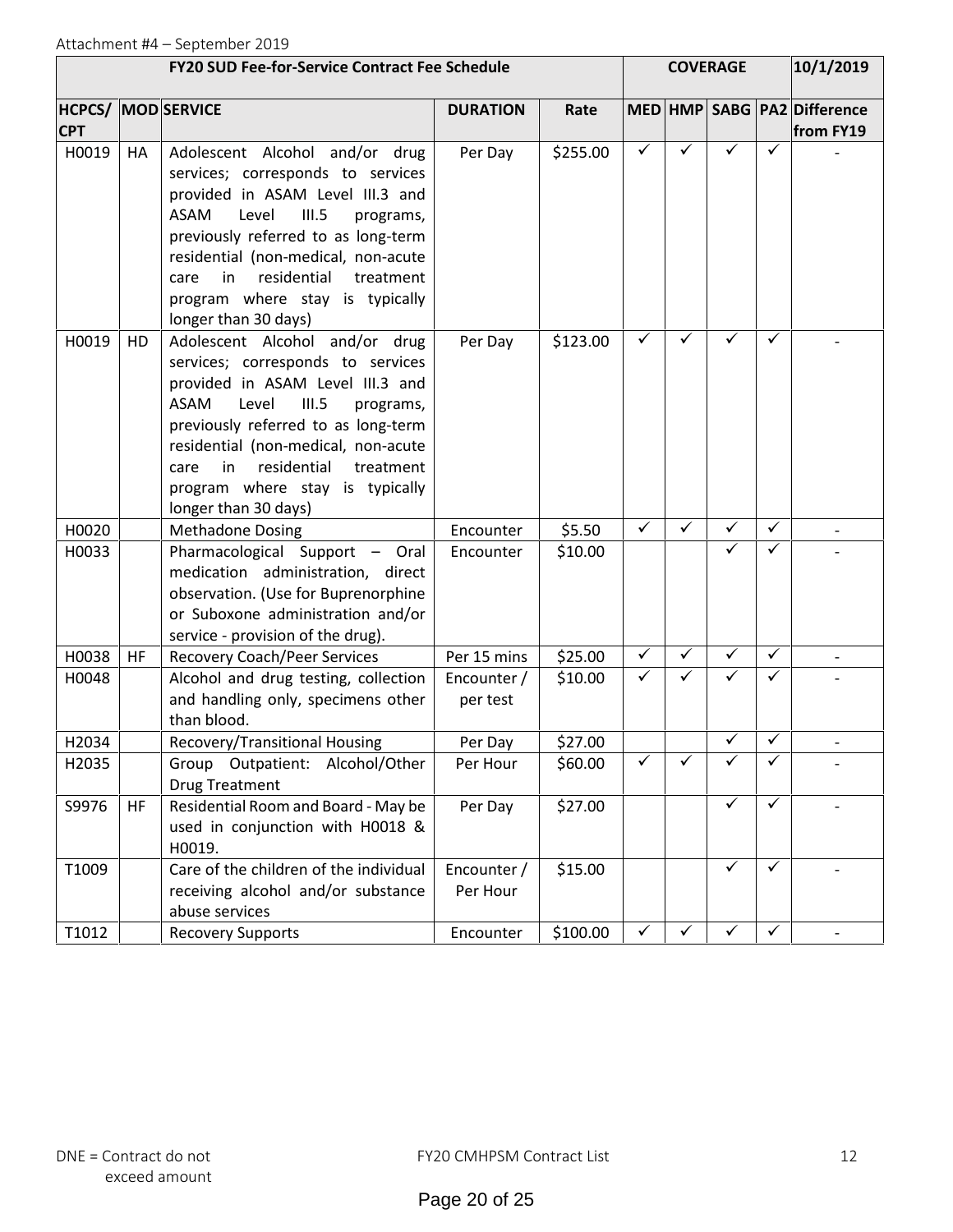#### **CMHPSM SUD OVERSIGHT POLICY BOARD**

#### **ACTION REQUEST**

**Board Meeting Date:** September 26, 2019

**Action Requested**: Approval for PA2 funding to be used to expand the current FY19 contract for Touchstone Recovery to cover the cost of additional housing for people with Opioid Use Disorder (OUD).

**Background:** Touchstone Recovery currently receives PA2 funding for recovery housing in Monroe County. They expressed an interest in participating in SOR funding, which pays for individuals with OUD in recovery housing; particularly those on Medication Assisted Treatment (MAT). As a result, they expanded their housing to include several individuals with OUD. The requirements that come with SOR funding are challenging, including a lengthy assessment for every participant at three different points in time. Touchstone did not complete the necessary paperwork and did not yet have a contract to participate in the SOR grant for FY19, which was not clearly understood by them. At the same time, the individuals who received services were in need of recovery housing that Touchstone Recovery was able to provide. They intend to complete the required paperwork to become SOR funded for FY20.

**Connection to PIHP/MDCH Contract, Regional Strategic Plan or Shared Governance Model:** To fund essential recovery housing services to people with OUD, particularly to those on MAT.

**Recommendation**: Motion to expand the current FY19 contract for Touchstone Recovery to cover additional costs of OUD Recovery Housing not to exceed \$8,451 using PA2 funds.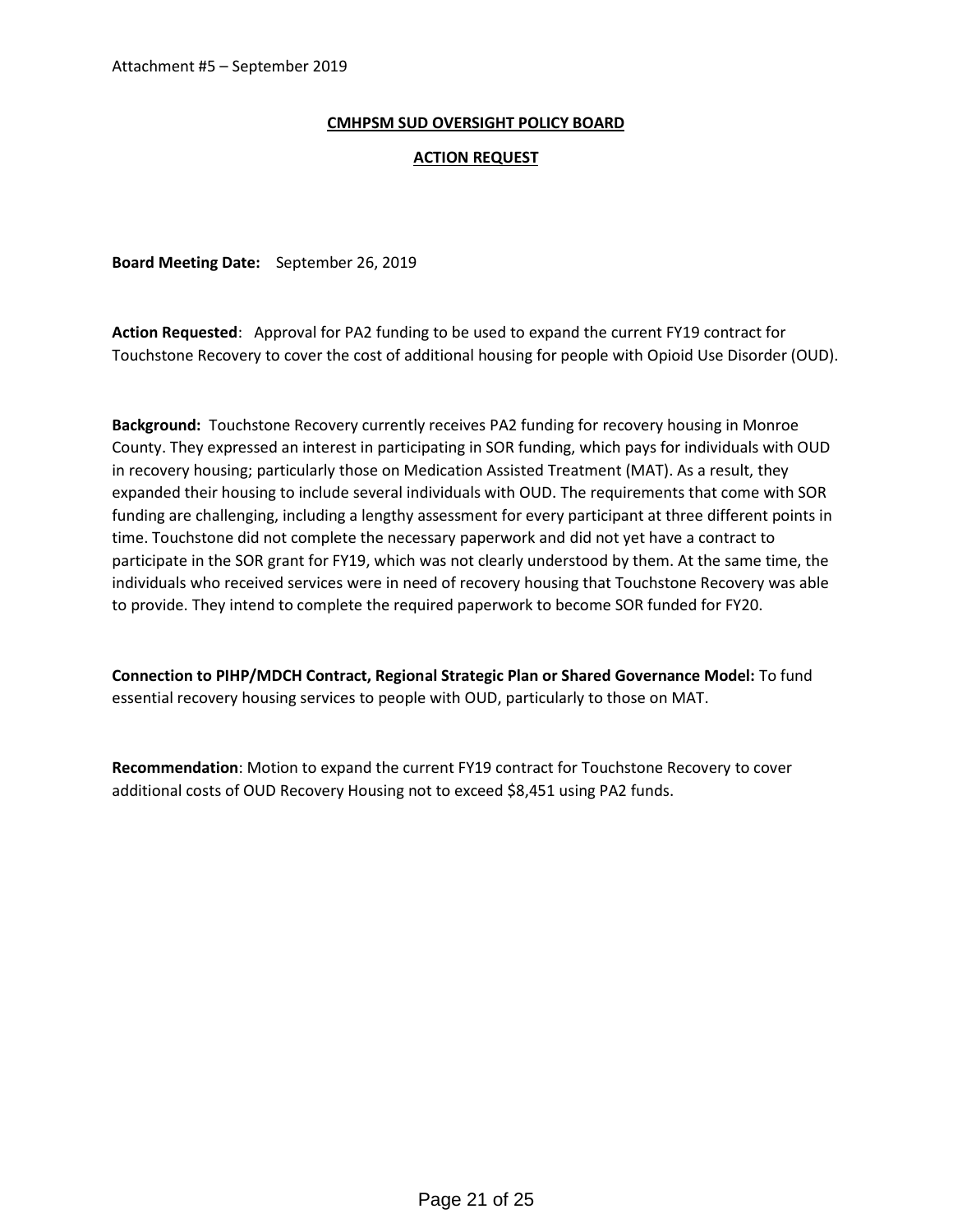#### **CMHPSM SUD OVERSIGHT POLICY BOARD**

#### **ACTION REQUEST**

**Board Meeting Date:** September 26, 2019

**Action Requested**: Approve PA2 Funding for Peer services at contracted Methadone provider agencies.

**Background:** Peer services have been crucial for building recovery paths and supports for people served in our provider network. All providers have incorporated peer recovery coaches in their programs and their services are funded through staffing grants or fee for service through the various funding streams available to the CMHPSM. However, we have identified a gap in provision of peer services at our contracted Methadone clinics. These clinics have been expanding their MAT services beyond traditional methadone and provide other medication treatments as well. Emphasis on Peers in MAT clinics is a focus of the SOR and STR grants, but funding for all MAT programs is limited and we have focused on using these funds at our primary care clinics. Our region has methadone clinics within our boundaries– Passion of Mind in Monroe; Ann Arbor Treatment Clinic in Western Washtenaw, and Therapeutics now open in Eastern Washtenaw. We also have Victory Clinic in Jackson serving Lenawee county clients and Therapeutics in Wixom, serving Livingston County.

Given the expanding opiate epidemic, we are proposing to offer funding for peer services specifically at these clinics using a staffing grant of \$37,856 per program. This would cover a 1.0 FTE peer at \$13.00/hour plus fringes (40% estimate). The peer must be trained and hold a CCAR certificate, MCBAP peer certification or MDHHS certified recovery coach credential. Additional training will be offered through the state on working with individuals receiving MAT services. The maximum investment would be \$189,280.

This was approved in FY19, but providers did not start applying until recently, so we are renewing the request for FY20.

#### **Connection to PIHP/MDHHS Contract, Regional Strategic Plan or Shared Governance Model:**

Improving capacity of providers to meet the needs of consumers in the region.

#### **Recommendation**:

Approval of funding opportunity for peer services at contracted Methadone provider agencies.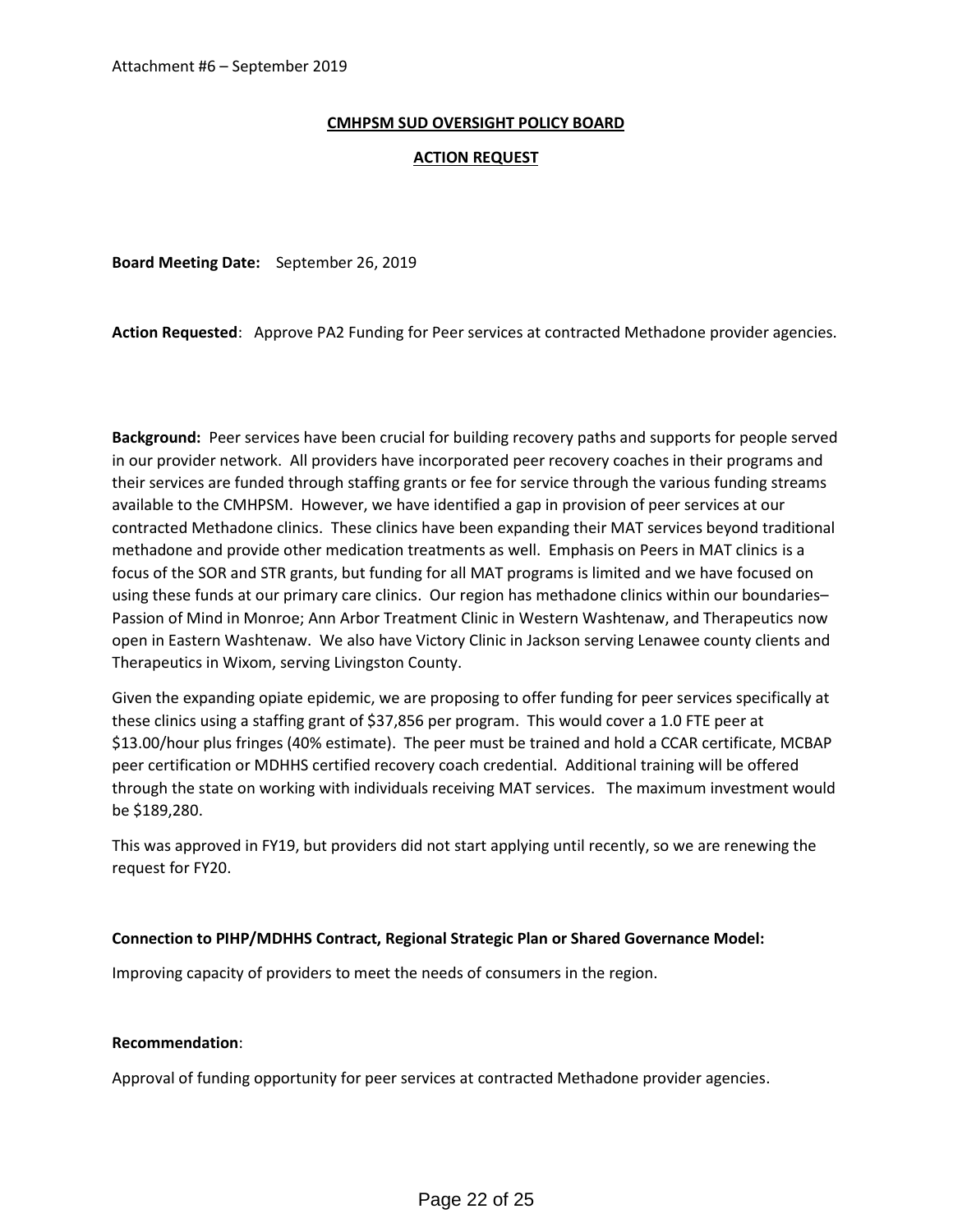**COMMUNITY MENTAL HEALTH PARTNERSHIP OF SOUTHEAST MICHIGAN REGULAR BOARD MEETING MINUTES September 11, 2019**



- **Members Present:** Judy Ackley, Greg Adams, Susan Fortney, Roxanne Garber, Gary McIntosh, Caroline Richardson, Katie Scott, Sharon Slaton, Ralph Tillotson
- **Members Absent:** Charles Coleman, Bob King, Sandra Libstorff, Charles Londo
- **Staff Present:** Kathryn Szewczuk, Stephannie Weary, Lisa Jennings, James Colaianne, Suzanne Stolz, Trish Cortes, Connie Conklin, Dana Darrow, Christina Biddle, Jeff Koras
- **Others Present:** Lori Lutomski, Amanda Horgan
	- I. Call to Order Meeting called to order at 6:00 p.m. by Board Vice-Chair S. Slaton.
	- II. Roll Call
		- A quorum of members present was confirmed.
- III. Consideration to Adopt the Agenda as Presented

#### **Motion by R. Tillotson, supported by R. Garber, to approve the agenda Motion carried**

IV. Consideration to Approve the Minutes of the August 14, 2019 Regular Meeting and Waive the Reading Thereof

**Motion by S. Fortney, supported by G. Adams, to approve the minutes of August 14, 2019 Regular Meeting and waive the reading thereof Motion carried**

V. Audience Participation None

#### VI. Old Business

- a. September Finance Report S. Stolz presented. Discussion followed.
- b. CEO Search Committee Update Committee

## **Motion by G. Adams, supported by R. Garber, to move forward with candidates James Colaianne and Amanda Horgan to the 2nd round of CEO interviews Motion carried**

- VII. New Business
	- a. Board Action Request

Consideration to approve the amendment to the FY2019 Catholic Charities of SE Michigan's Engagement Center in Monroe County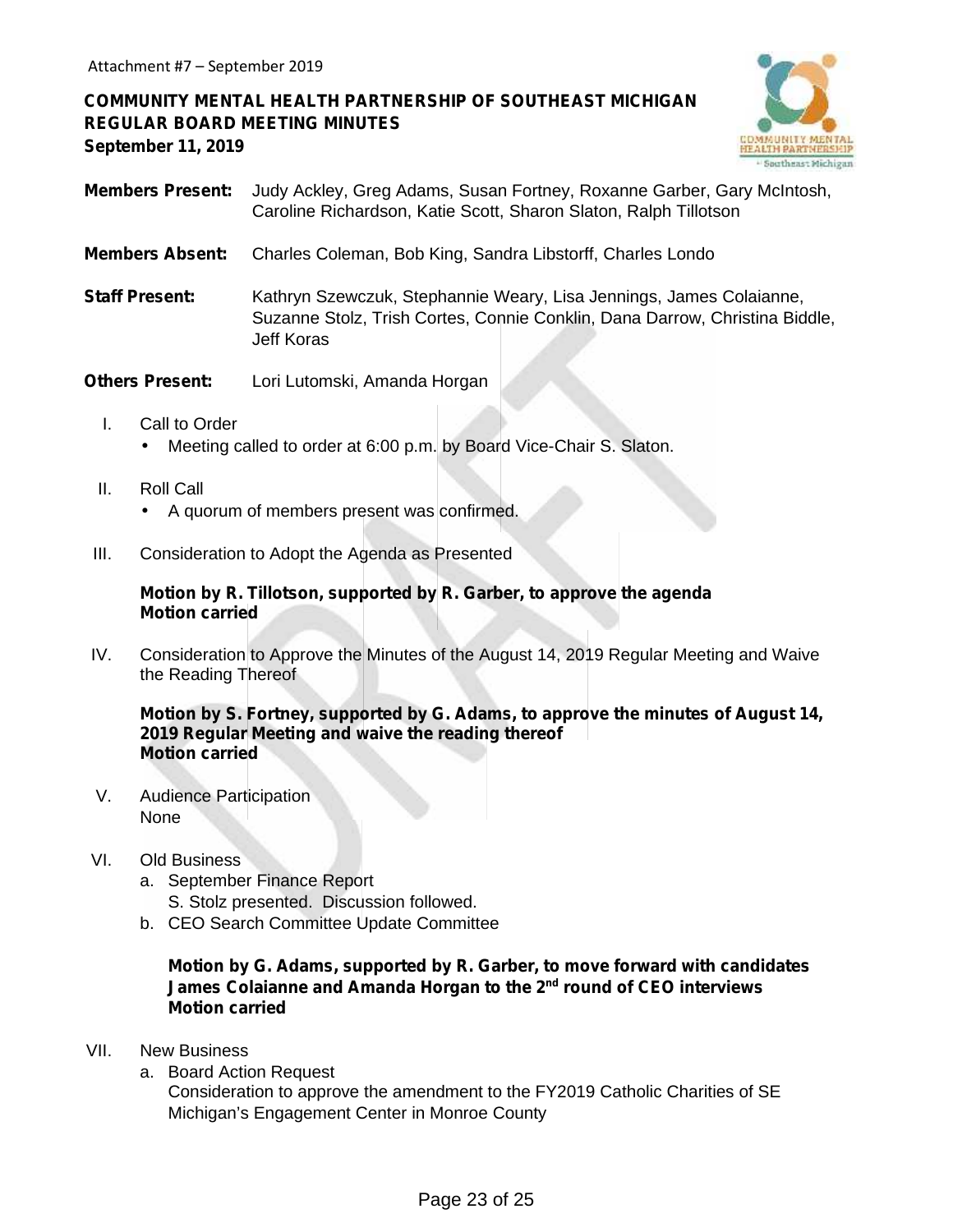# **Motion by G. Adams, supported by J. Ackley, to approve the amendment to the FY2019 Catholic Charities of SE Michigan's Engagement Center in Monroe County Motion carried**

| Ackley    | Yes    | Londo      | Absent                       |
|-----------|--------|------------|------------------------------|
| Adams     | Yes    | McIntosh   | Yes                          |
| Coleman   | Absent | Richardson | Yes                          |
| Fortney   | Yes    | Scott      | Not present<br>for this vote |
| Garber    | Yes    | Slaton     | Yes                          |
| King      | Absent | Tillotson  | Yes                          |
| Libstorff | Absent |            |                              |

b. Board Action Request

Consideration to approve the proposed FY2020 budget and allocations as presented

#### **Motion by G. Adams, supported by R. Garber, to approve the proposed FY2020 budget and allocations as presented Motion carried**

| Ackley           | Yes    | Londo      | Absent |
|------------------|--------|------------|--------|
| Adams            | Yes    | McIntosh   | Yes    |
| Coleman          | Absent | Richardson | Yes    |
| Fortney          | Yes    | Scott      | Yes    |
| Garber           | Yes    | Slaton     | Yes    |
| King             | Absent | Tillotson  | Yes    |
| <b>Libstorff</b> | Absent |            |        |

c. Board Action Request

Consideration to approve the authorization of the Interim Chief Executive Officer to sign the attached FY2020 contracts

## **Motion by R. Garber, supported by G. McIntosh, to approve the authorization of the Interim Chief Executive Officer to sign the presented FY2020 contracts Motion carried**

- d. Regional Board Officers Nominating Committee Chair
	- R. Garber volunteered to serve as the Nominating Committee Chair for the officer elections, which will take place next month.